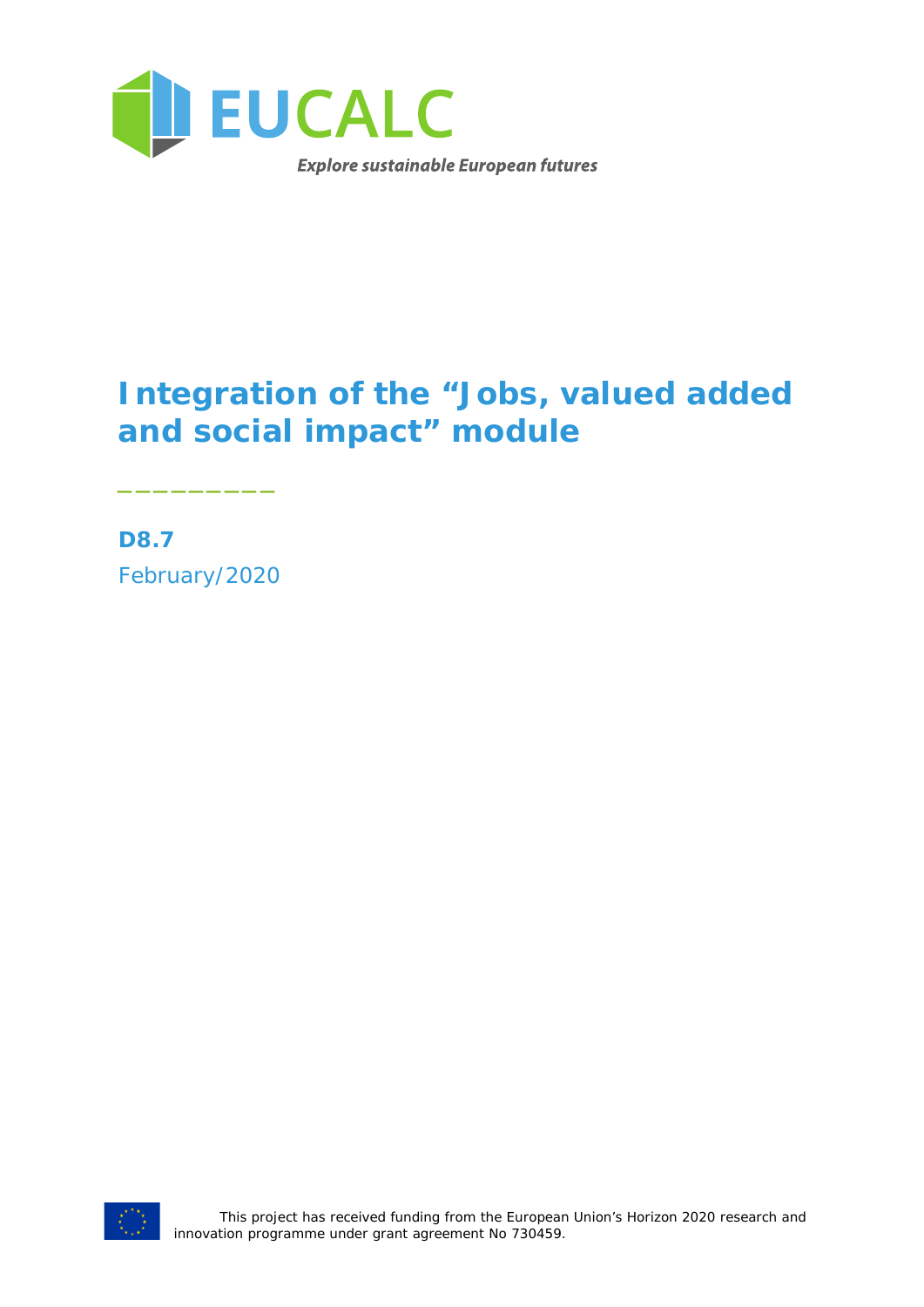

| <b>Project Acronym</b><br>and Name      | EU Calculator: trade-offs and pathways towards<br>sustainable and low-carbon European Societies - EUCalc |
|-----------------------------------------|----------------------------------------------------------------------------------------------------------|
| <b>Grant Agreement</b><br><b>Number</b> | 730459                                                                                                   |
| <b>Document Type</b>                    | Report                                                                                                   |
| <b>Work Package</b>                     | WP8                                                                                                      |
| <b>Document Title</b>                   | Integration of the "Jobs, value added, and social impact"<br>module                                      |
| <b>Main authors</b>                     | Boris Thurm, Marc Stettler, Amaury Anciaux, Patricia<br>Osseweijer                                       |
| Partner in charge                       | <b>EPFL</b>                                                                                              |
| Contributing<br>partners                | TU Delft, Imperial College London, Climact                                                               |
| <b>Release date</b>                     | November 2019                                                                                            |
| <b>Distribution</b>                     | Public                                                                                                   |

#### **Short Description**

*This report details how the socio-economic modules (namely the Air Pollution and Human Health module and the Employment module) were integrated into the EUCalc model. It presents the calculation trees and the interactions between these modules and the rest of the calculator.*

#### **Statement of originality:**

This deliverable contains original unpublished work except where clearly indicated otherwise. Acknowledgement of previously published material and of the work of others has been made through appropriate citation, quotation or both.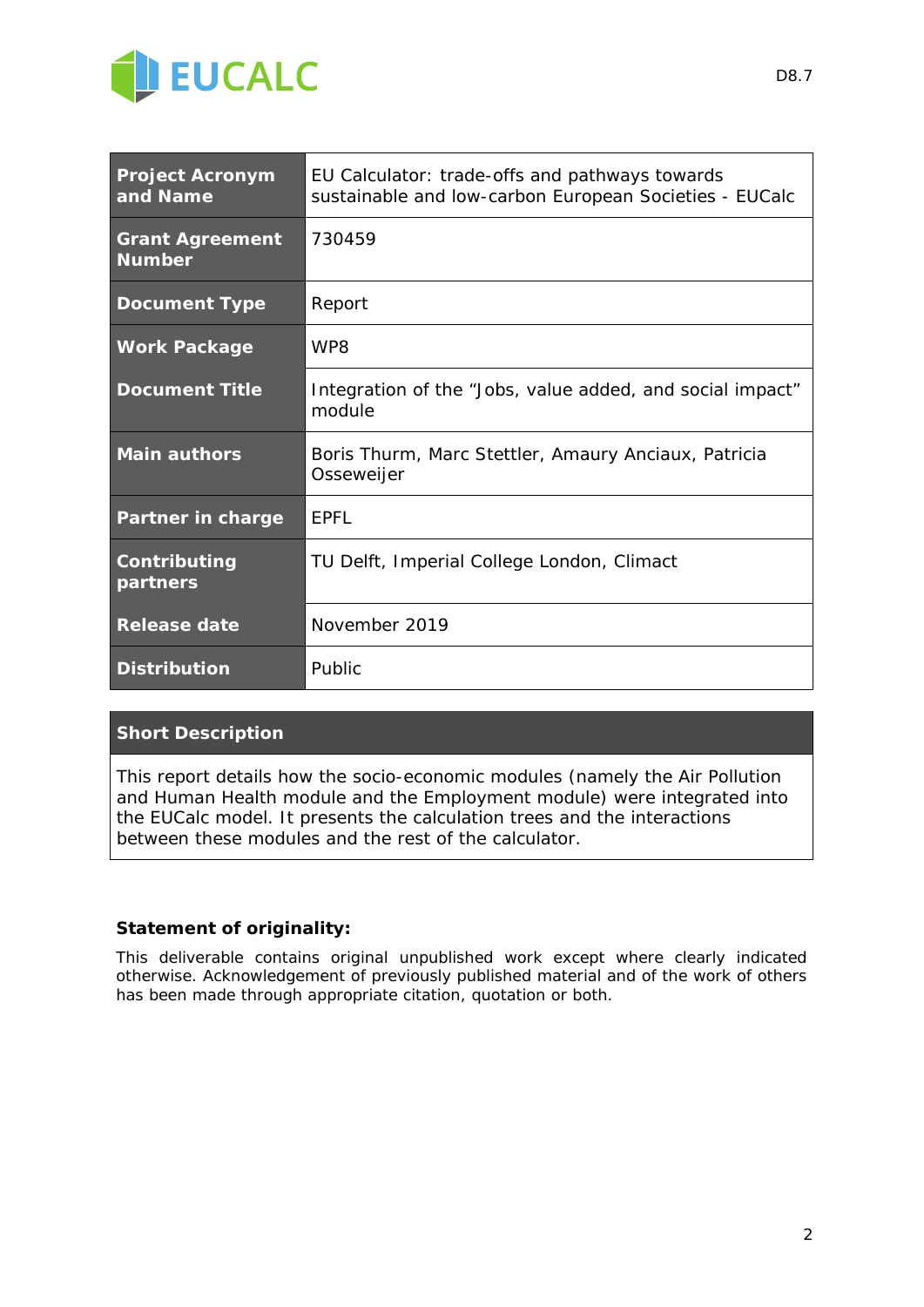

# **Table of Contents**

| 3.3.1 |                                  |
|-------|----------------------------------|
| 3.3.2 |                                  |
|       |                                  |
| 3.4.1 |                                  |
|       |                                  |
|       |                                  |
|       |                                  |
|       |                                  |
|       |                                  |
|       |                                  |
|       |                                  |
| 4.3.1 |                                  |
| 4.3.2 |                                  |
|       |                                  |
| 4.4.1 |                                  |
|       |                                  |
|       |                                  |
|       |                                  |
|       | 3.4.2<br>3.4.3<br>3.4.4<br>4.4.2 |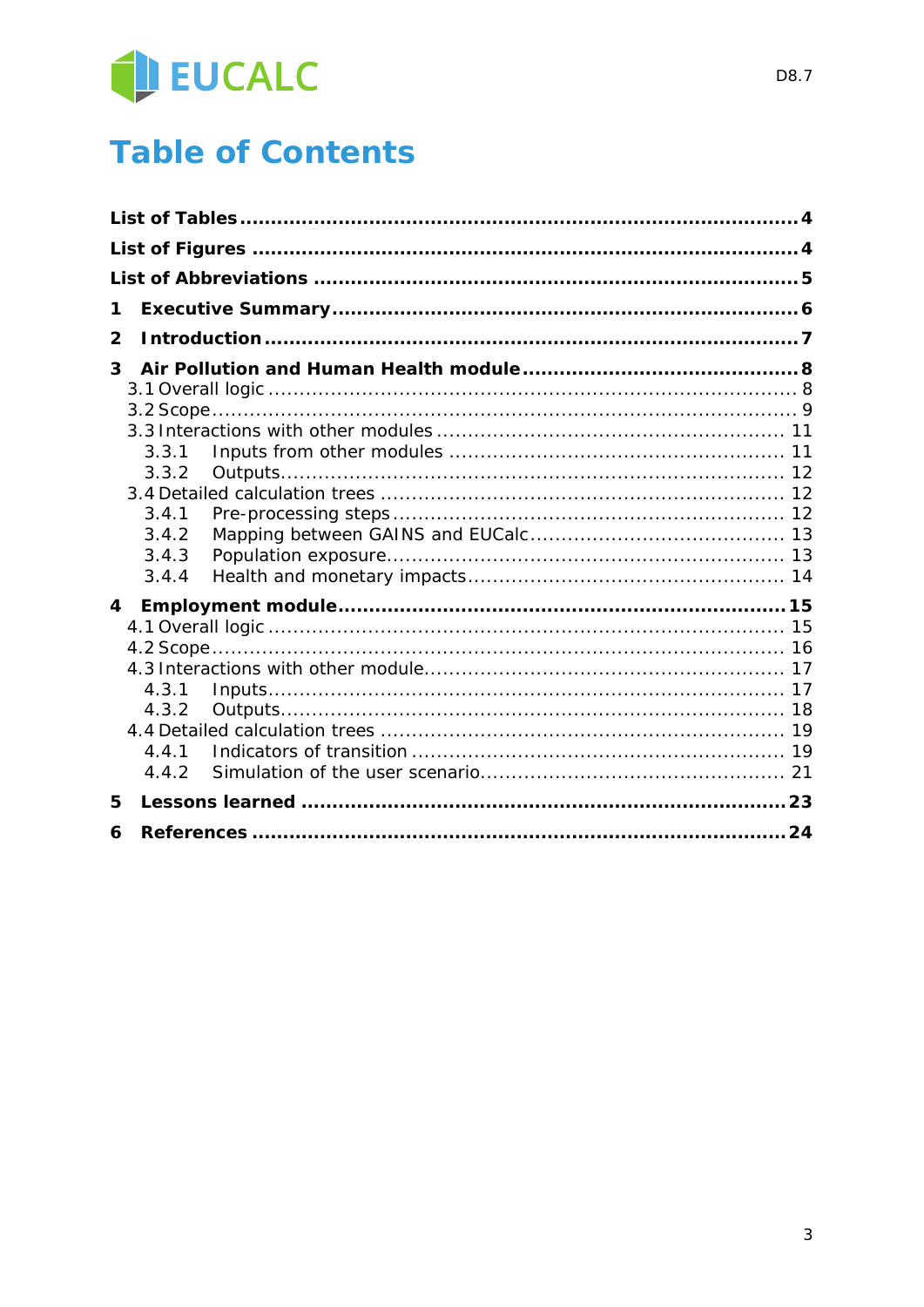

# **List of Tables**

| Table 2: Technologies considered in the Air Pollution and Human Health module 9 |  |
|---------------------------------------------------------------------------------|--|
| Table 3: Industrial classification used in the Employment Module 16             |  |

# **List of Figures**

| Figure 2: Pre-processing steps executed by IIASA on GAINS data 12                      |  |
|----------------------------------------------------------------------------------------|--|
|                                                                                        |  |
|                                                                                        |  |
| Figure 5: Calculation tree for health and monetary impact of exposure to $PM_{2.5}$ 14 |  |
|                                                                                        |  |
| Figure 7: Example of calculation flow to compute a transition indicator 20             |  |
| Figure 8: Calculation flows to simulate the employment indicators  21                  |  |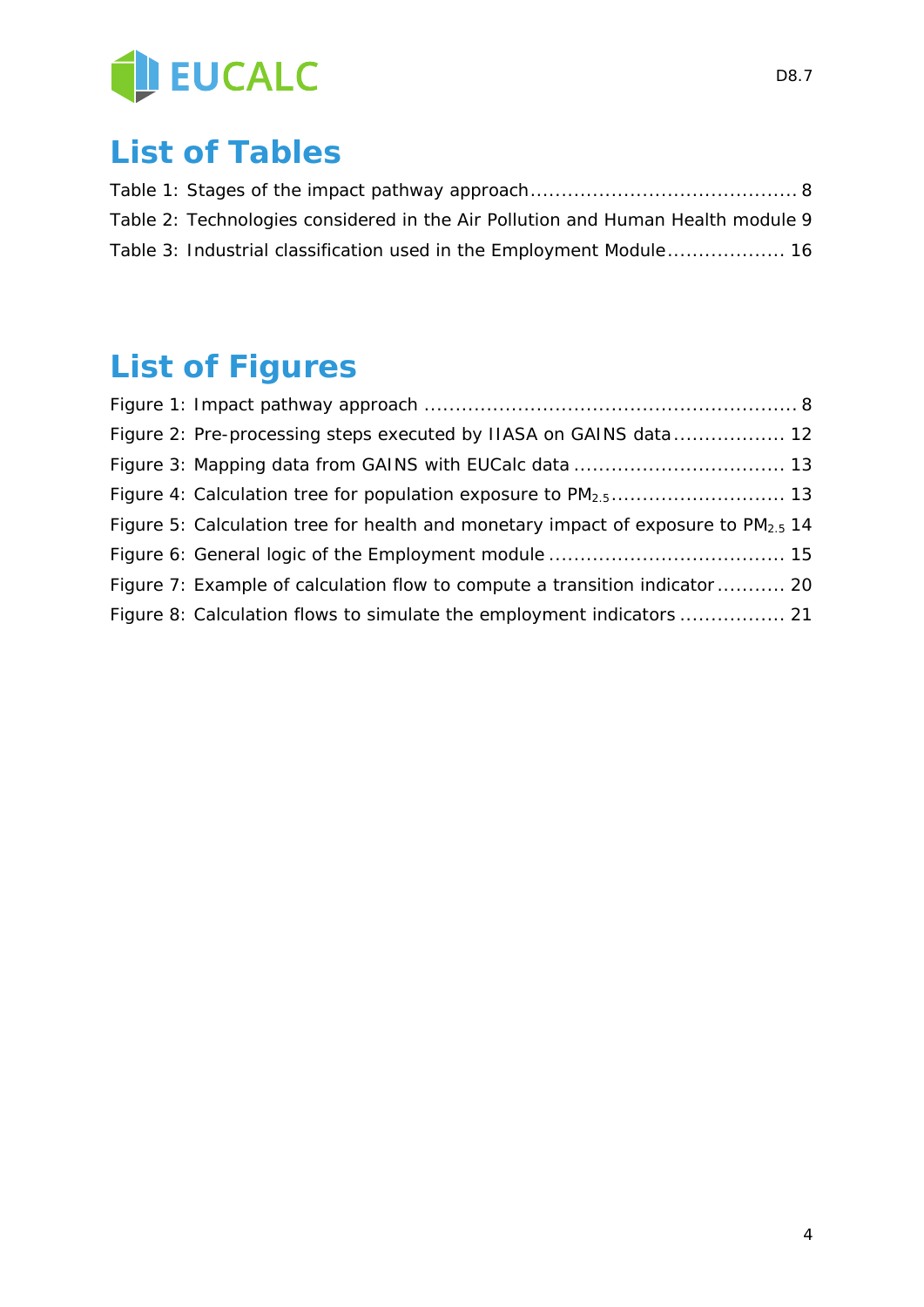

# **List of Abbreviations**

| 2W               | Two-wheels vehicles                                     |
|------------------|---------------------------------------------------------|
| EU               | European Union                                          |
| EU <sub>28</sub> | European Union 28 Member States                         |
| <b>EUCalc</b>    | European Calculator project                             |
| HDV              | Heavy-duty vehicles                                     |
| <b>GAINS</b>     | Greenhouse Gas-Air pollution Interactions and Synergies |
| IIASA            | Institute for Applied Systems Analysis                  |
| IPA.             | Impact Pathway Approach                                 |
| <b>ISCED</b>     | International standard classification of education      |
| LDV              | Light-duty vehicles                                     |
| PM               | <b>Particulate Matter</b>                               |
| <b>TPE</b>       | <b>Transition Pathway Explorer</b>                      |
| <b>WP</b>        | <b>Working Package</b>                                  |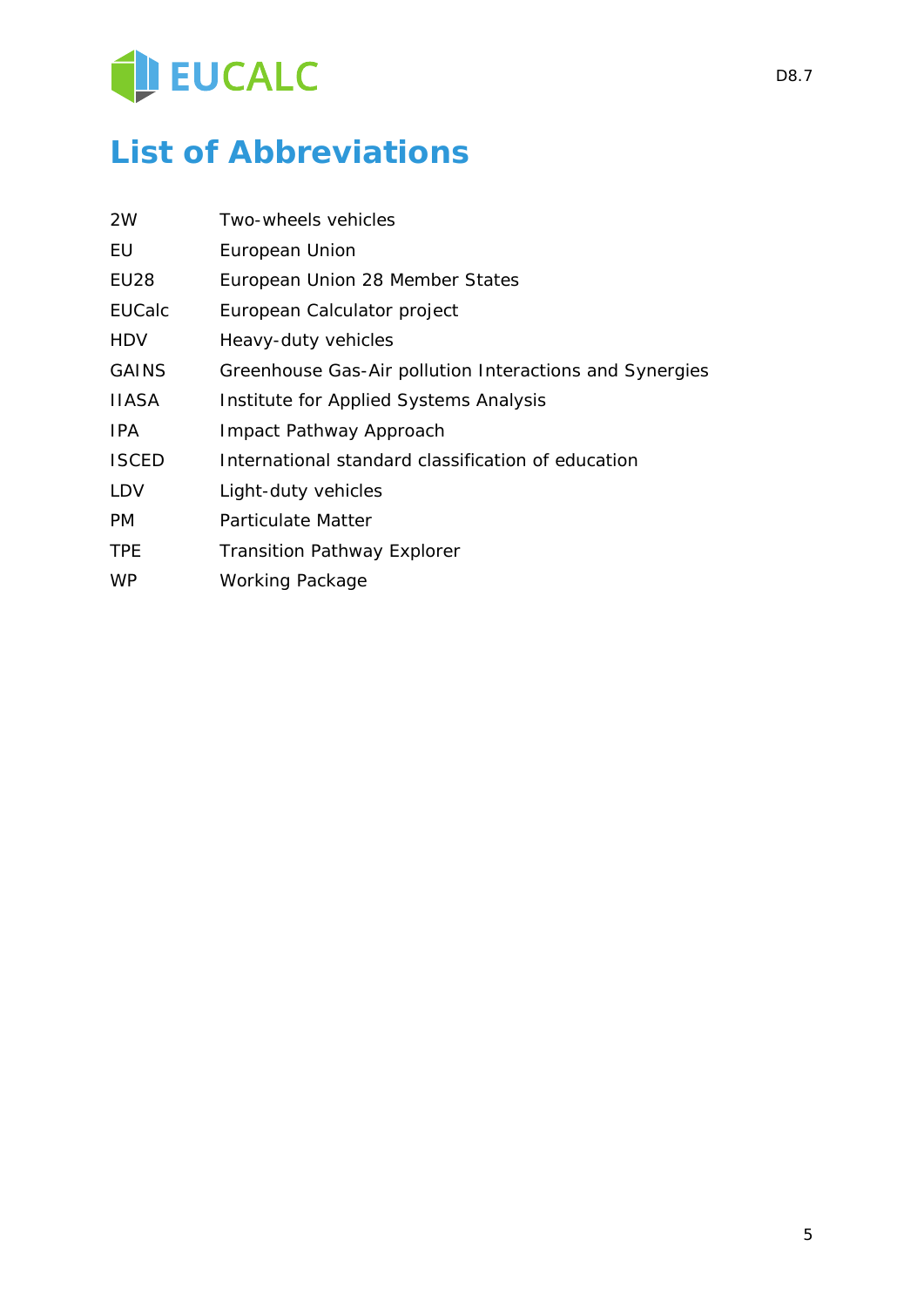

# **1 Executive Summary**

This deliverable describes how the Air Pollution and Human Health module and the Employment module were integrated into the EUCalc model. The overall logic and the scope of each module are introduced. Their interactions with other EUCalc modules and their detailed calculation trees are explained.

The objective of this report is to provide a transparent description of the socioeconomic modules. This serves two purposes. First, the credibility and trust in the model results depend on the ability of users to understand the methods and assumptions behind the model. Second, it allows researchers to build on the existing work to implement improvement and new features in the calculator.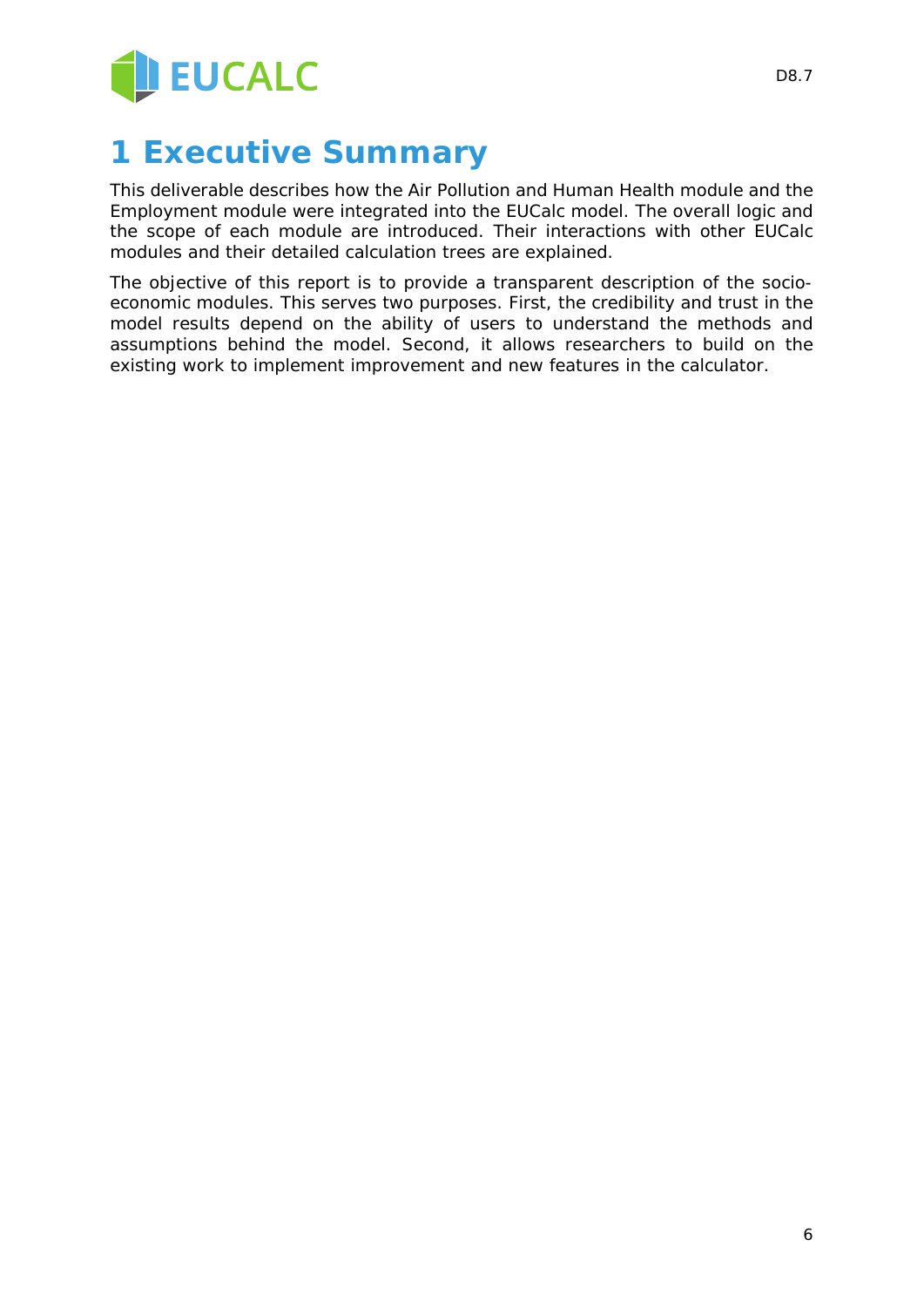

# **2 Introduction**

The model designed by the European Calculator project (EUCalc) enables end users to simulate a wide range of decarbonisation pathways in the European Union 28 member states (EU28) and in Switzerland and to visualize online their associated environmental and socio-economic impacts. The socio-economic impacts included in the model were determined thanks to an online stakeholders' survey and to the co-designed expert workshop held in Delft on December 1<sup>st</sup>, 2017. Stakeholders selected human health, employment and training and education as the most important issues. A detail report of this process is available in Deliverable 6.3 (Pashaei Kamali et al., 2018).

Air pollution can lead to a range of serious adverse outcomes, from increased admissions to hospital in the short term to premature mortality in the long term. Decarbonisation efforts could also help improve the air quality, for instance thanks to the replacement of fossil fuel engines vehicles with electric vehicles. The impacts on human health are computed in the Air Pollution and Human Health module. The methods and data used to quantify and to monetize the effects of air pollution on health are described in Deliverable 6.7 (Stettler et al., 2019).

Transitions toward low carbon societies could stimulate job creation due to substitution of energy intensive goods with labour intensive goods or to an increase in investment that stimulates economic growth. In addition, decarbonisation pathways might intensify the demand for highly-skilled workers, resulting in higher needs for training and education. These questions are tackled in the Employment module. A complete description of the Employment module is provided in Deliverables 6.6 and 6.8 (Thurm and Vielle, 2019a; 2019b).

The objective of this report is to explain how the methods designed to assess the socio-economic impacts were integrated into the calculator, i.e., how they were implemented in the KNIME software. This deliverable also aims to help the implementation of future improvement and new features in the calculator thanks to a transparent description of the model.

The rest of the deliverable is organised as follows. The calculation logic of the Air Pollution and Human Health module are detailed in Section 3. The integration of the Employment module is explained in Section 4. We conclude in Section 5 with some lessons learned.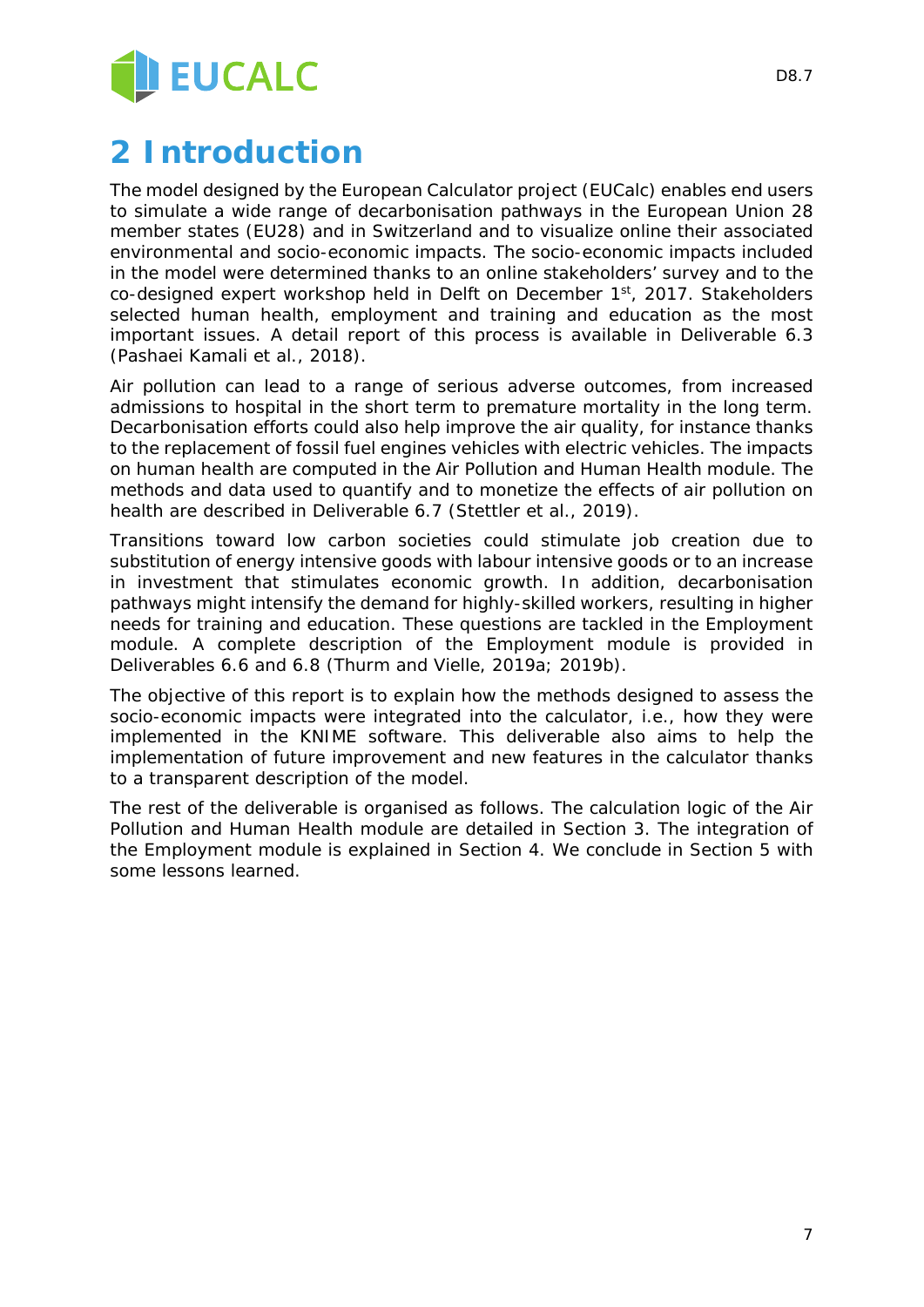# **3 Air Pollution and Human Health module**

## **3.1 Overall logic**

The Air Pollution and Human Health module quantitatively estimates the impacts on health of air pollution of the different decarbonisation pathways simulated in the calculator. A short presentation of the methods used is provided below. For a full description, including the underlying assumptions, the data sources, and the limitations of the module, please refer to Deliverable 6.7 (Stettler et al., 2019).

The methodology used is the impact pathway approach (IPA) which consists in six steps presented in Table 1 and illustrated in Figure 1.

| <b>Stage</b> | <b>Description</b>                                                                                                                          |
|--------------|---------------------------------------------------------------------------------------------------------------------------------------------|
|              | Estimating anthropogenic activity                                                                                                           |
| 2            | Quantifying the resultant air pollutant emissions                                                                                           |
| 3            | Modelling the dispersion of emissions of air pollutants to understand changes in<br>ambient pollutant concentrations in different locations |
| 4            | Quantifying the exposure of the population to changes in air pollutant concentrations                                                       |
| 5            | Estimating how those changes in exposure affect human health                                                                                |
| 6            | Valuing those impacts using a single monetary metric                                                                                        |

*Table 1: Stages of the impact pathway approach*



*Figure 1: Impact pathway approach*

The activity levels for different sectors in different countries and years (step 1) are obtained using inputs from the EUCalc sectoral modules (e.g., Transport, Buildings, Industry, Agriculture, Supply). Then, the population exposure to changes in air pollutant concentrations (steps 2 to 4) is derived from "populationaverage exposure factors", which were computed by the Greenhouse gas-Air pollution Interactions and Synergies (GAINS) model. This approach allows to quantify accurate emissions factors for each sector and country, accounting for different technological development pathways, and to incorporate the spatial distribution of emissions and the dispersion and transport of air pollutants across Europe. Finally, human health impacts (step 5) are calculated using the methodology developed in the ExternE studies, with updated data from the HRAPIE studies (Holland, 2014). The output of this process is the total mortality due to air pollution. This metrics is then monetarised using the Value of Statistical Life to estimate the costs of health impacts due to air pollution.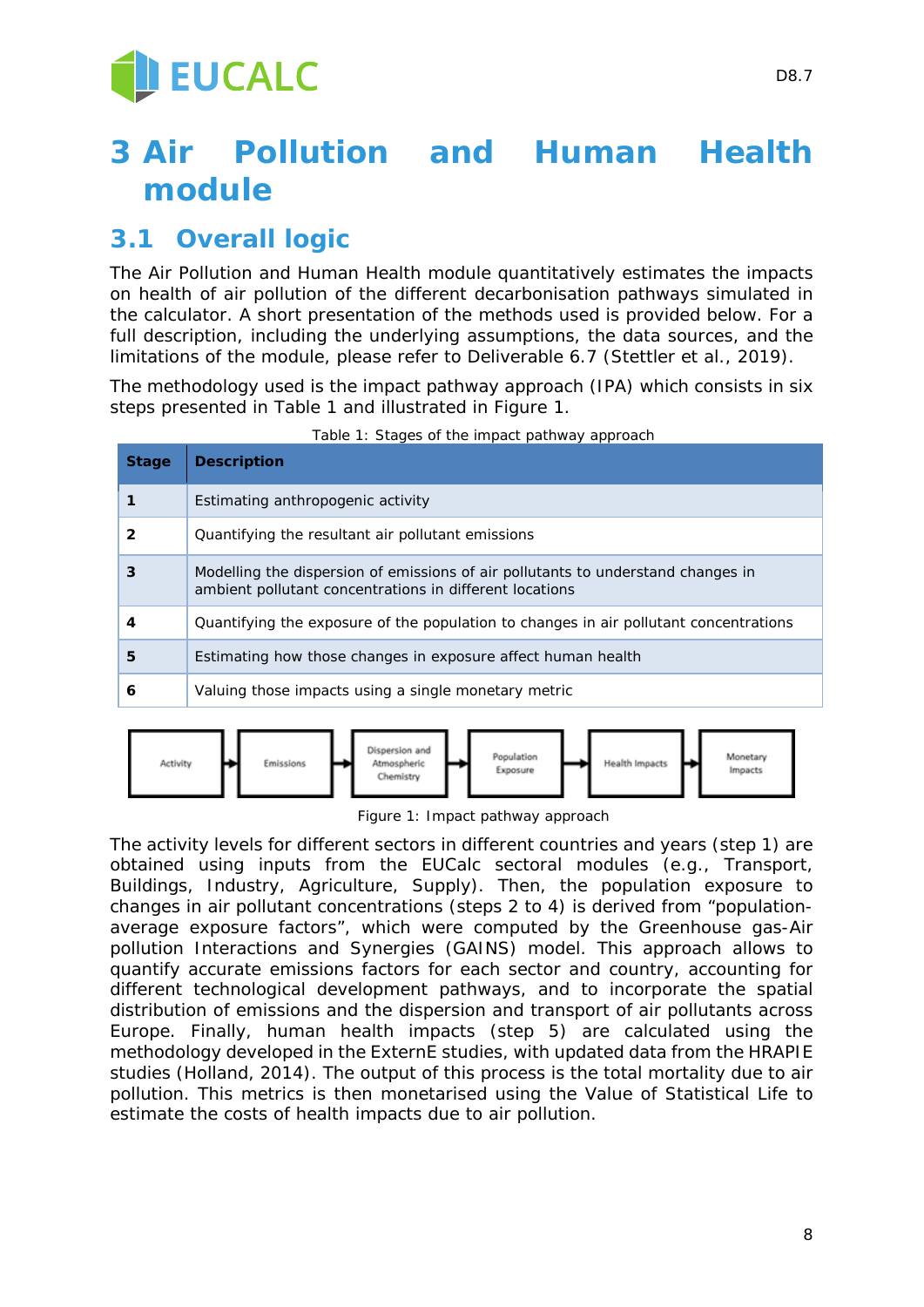

## **3.2 Scope**

The Air Pollution and Human Health module calculates annual mean PM<sub>2.5</sub> levels, which include changes in the precursor emissions  $SO_2$ ,  $NO_{x}$ ,  $NH_3$  and primary  $PM_{2.5}$ , for the EU28 countries and Switzerland. The technologies included, i.e. the pollutants' sources, are detailed in Table 2.

| Sector          | <b>Process</b>          | <b>Type</b>                   | Vector                                      |                                      |
|-----------------|-------------------------|-------------------------------|---------------------------------------------|--------------------------------------|
|                 |                         |                               | Light-duty vehicles (LDV)                   |                                      |
|                 |                         |                               | Heavy-duty vehicles (HDV)                   |                                      |
|                 |                         |                               | <b>Bus</b>                                  |                                      |
|                 |                         | Vehicle                       | 2-wheels (2W)                               |                                      |
|                 |                         |                               | Planes                                      |                                      |
|                 |                         |                               | Sea-going ships                             |                                      |
|                 |                         |                               |                                             | Inland waterways ships               |
|                 | Combustion              |                               | Internal combustion engines                 |                                      |
|                 |                         | Engines                       | Plug-in hybrid vehicles (LDV, HDW, bus, 2W) |                                      |
|                 |                         |                               | Diesel                                      |                                      |
| Transport       |                         |                               | Gasoline                                    |                                      |
|                 |                         | Energy carriers               | Natural gas                                 |                                      |
|                 |                         |                               | Jet fuel                                    |                                      |
|                 |                         |                               | Marine fuel oil                             |                                      |
|                 |                         |                               | LDV                                         |                                      |
|                 |                         |                               | <b>HDV</b>                                  |                                      |
|                 | Abrasion                | Vehicles                      | <b>Bus</b>                                  |                                      |
|                 |                         |                               | 2W                                          |                                      |
|                 |                         |                               | <b>Tyres</b>                                |                                      |
|                 |                         | Source                        | <b>Brakes</b>                               |                                      |
|                 | Heating                 | Heating System<br><b>Type</b> | Decentralised                               |                                      |
|                 |                         |                               | District                                    |                                      |
|                 |                         |                               | Natural gas                                 |                                      |
| <b>Building</b> |                         |                               | Heating oil                                 |                                      |
|                 |                         | Energy carriers               | Solid biomass (includes wood)               |                                      |
|                 |                         |                               | Coal                                        |                                      |
|                 |                         |                               |                                             | Blast furnace - Basic oxygen furnace |
|                 | Production<br>processes | Material                      | <b>Steel</b>                                | Scrap - Electric arc furnace         |
|                 |                         |                               |                                             | Hydrogen - Direct reduced iron       |
| Industry        |                         |                               |                                             | Hisarna                              |
|                 |                         |                               |                                             | Dry kilns                            |
|                 |                         |                               | Cement                                      | Wet kilns                            |
|                 |                         |                               |                                             | Geopolymer                           |

*Table 2: Technologies considered in the Air Pollution and Human Health module*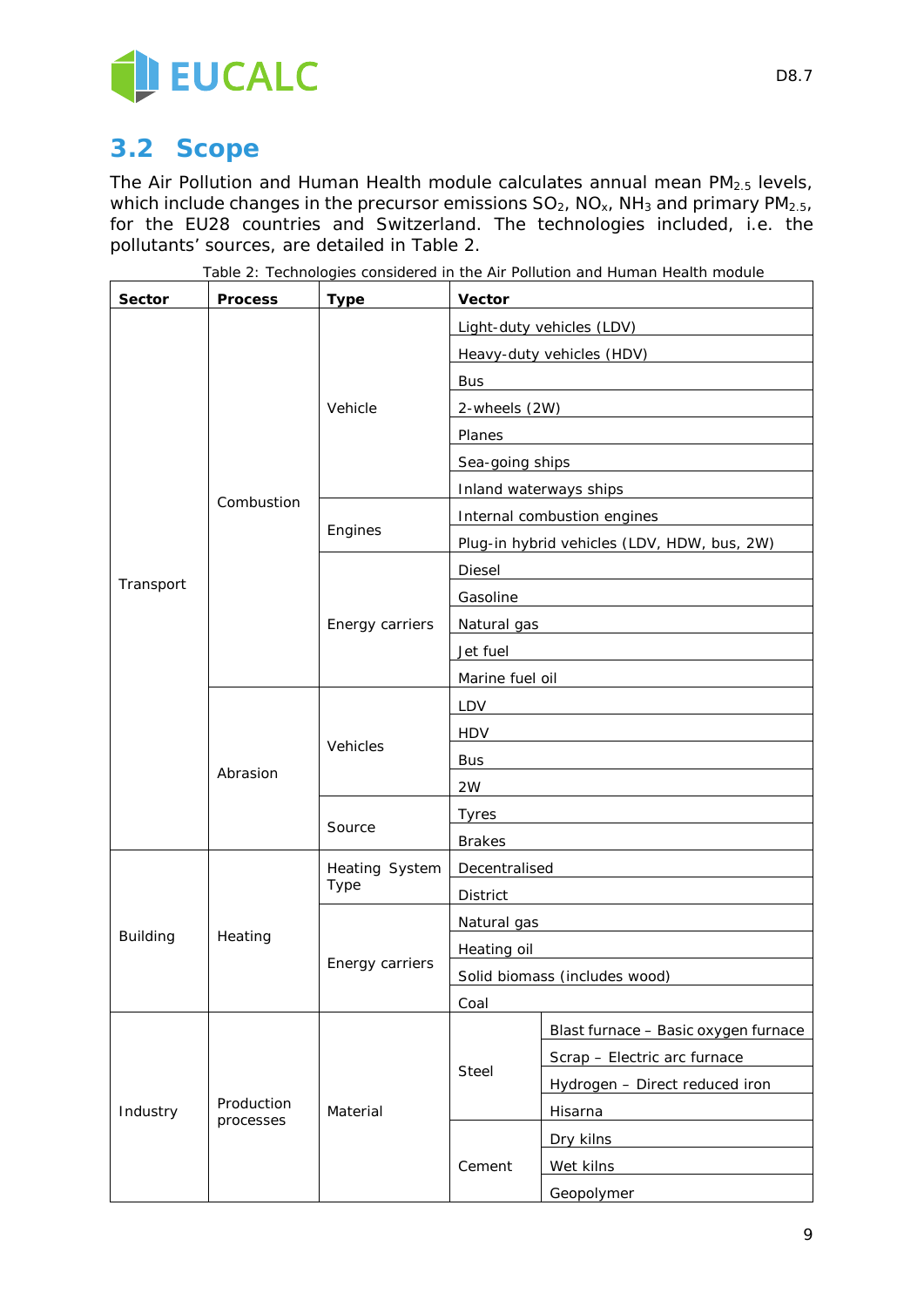

| Aluminium<br>Secondary <b>Secondary</b><br>Wood pulp<br>Paper<br>Recycled<br>Primary and the control of the control of the control of the control of the control of the control of the control of the control of the control of the control of the control of the control of the control of the control of<br>Copper<br>Secondary<br><u>Secondary</u><br>Ammonia<br>Chemicals (excluding ammonia)<br>Glass<br>Lime<br>Other industries<br>Natural gas |             |            |                 |                                  |         |  |
|-------------------------------------------------------------------------------------------------------------------------------------------------------------------------------------------------------------------------------------------------------------------------------------------------------------------------------------------------------------------------------------------------------------------------------------------------------|-------------|------------|-----------------|----------------------------------|---------|--|
|                                                                                                                                                                                                                                                                                                                                                                                                                                                       |             |            |                 |                                  | Primary |  |
|                                                                                                                                                                                                                                                                                                                                                                                                                                                       |             |            |                 |                                  |         |  |
|                                                                                                                                                                                                                                                                                                                                                                                                                                                       |             |            |                 |                                  |         |  |
|                                                                                                                                                                                                                                                                                                                                                                                                                                                       |             |            |                 |                                  |         |  |
|                                                                                                                                                                                                                                                                                                                                                                                                                                                       |             |            |                 |                                  |         |  |
|                                                                                                                                                                                                                                                                                                                                                                                                                                                       |             |            |                 |                                  |         |  |
|                                                                                                                                                                                                                                                                                                                                                                                                                                                       |             |            |                 |                                  |         |  |
|                                                                                                                                                                                                                                                                                                                                                                                                                                                       |             |            |                 |                                  |         |  |
|                                                                                                                                                                                                                                                                                                                                                                                                                                                       |             |            |                 |                                  |         |  |
|                                                                                                                                                                                                                                                                                                                                                                                                                                                       |             |            |                 |                                  |         |  |
|                                                                                                                                                                                                                                                                                                                                                                                                                                                       |             |            |                 |                                  |         |  |
|                                                                                                                                                                                                                                                                                                                                                                                                                                                       |             |            |                 |                                  |         |  |
|                                                                                                                                                                                                                                                                                                                                                                                                                                                       |             |            |                 | Biogas <b>Exercísions Biogas</b> |         |  |
| Oil                                                                                                                                                                                                                                                                                                                                                                                                                                                   |             |            |                 |                                  |         |  |
| Combustion<br>Energy carriers<br>Liquid biofuel                                                                                                                                                                                                                                                                                                                                                                                                       |             |            |                 |                                  |         |  |
| Coal                                                                                                                                                                                                                                                                                                                                                                                                                                                  |             |            |                 |                                  |         |  |
|                                                                                                                                                                                                                                                                                                                                                                                                                                                       |             |            |                 | Solid biofuel                    |         |  |
| Waste                                                                                                                                                                                                                                                                                                                                                                                                                                                 |             |            |                 |                                  |         |  |
| Coal                                                                                                                                                                                                                                                                                                                                                                                                                                                  |             |            | Energy carriers |                                  |         |  |
| Combustion<br>Natural gas<br>Power                                                                                                                                                                                                                                                                                                                                                                                                                    |             |            |                 |                                  |         |  |
| Oil                                                                                                                                                                                                                                                                                                                                                                                                                                                   |             |            |                 |                                  |         |  |
| Diesel                                                                                                                                                                                                                                                                                                                                                                                                                                                |             | Combustion | Energy carriers |                                  |         |  |
| Gasoline                                                                                                                                                                                                                                                                                                                                                                                                                                              |             |            |                 |                                  |         |  |
| Coal                                                                                                                                                                                                                                                                                                                                                                                                                                                  |             |            |                 |                                  |         |  |
| Natural gas                                                                                                                                                                                                                                                                                                                                                                                                                                           |             |            |                 |                                  |         |  |
| Chemical<br>Fertilisation<br>Nitrogen                                                                                                                                                                                                                                                                                                                                                                                                                 |             |            |                 |                                  |         |  |
| Dairy milk cows                                                                                                                                                                                                                                                                                                                                                                                                                                       |             |            |                 |                                  |         |  |
| Egg hens                                                                                                                                                                                                                                                                                                                                                                                                                                              | Agriculture |            | Livestock       |                                  |         |  |
| Bovine                                                                                                                                                                                                                                                                                                                                                                                                                                                |             |            |                 |                                  |         |  |
| Farming<br>Pigs                                                                                                                                                                                                                                                                                                                                                                                                                                       |             |            |                 |                                  |         |  |
| Poultry                                                                                                                                                                                                                                                                                                                                                                                                                                               |             |            |                 |                                  |         |  |
| Sheep                                                                                                                                                                                                                                                                                                                                                                                                                                                 |             |            |                 |                                  |         |  |
| Other animals                                                                                                                                                                                                                                                                                                                                                                                                                                         |             |            |                 |                                  |         |  |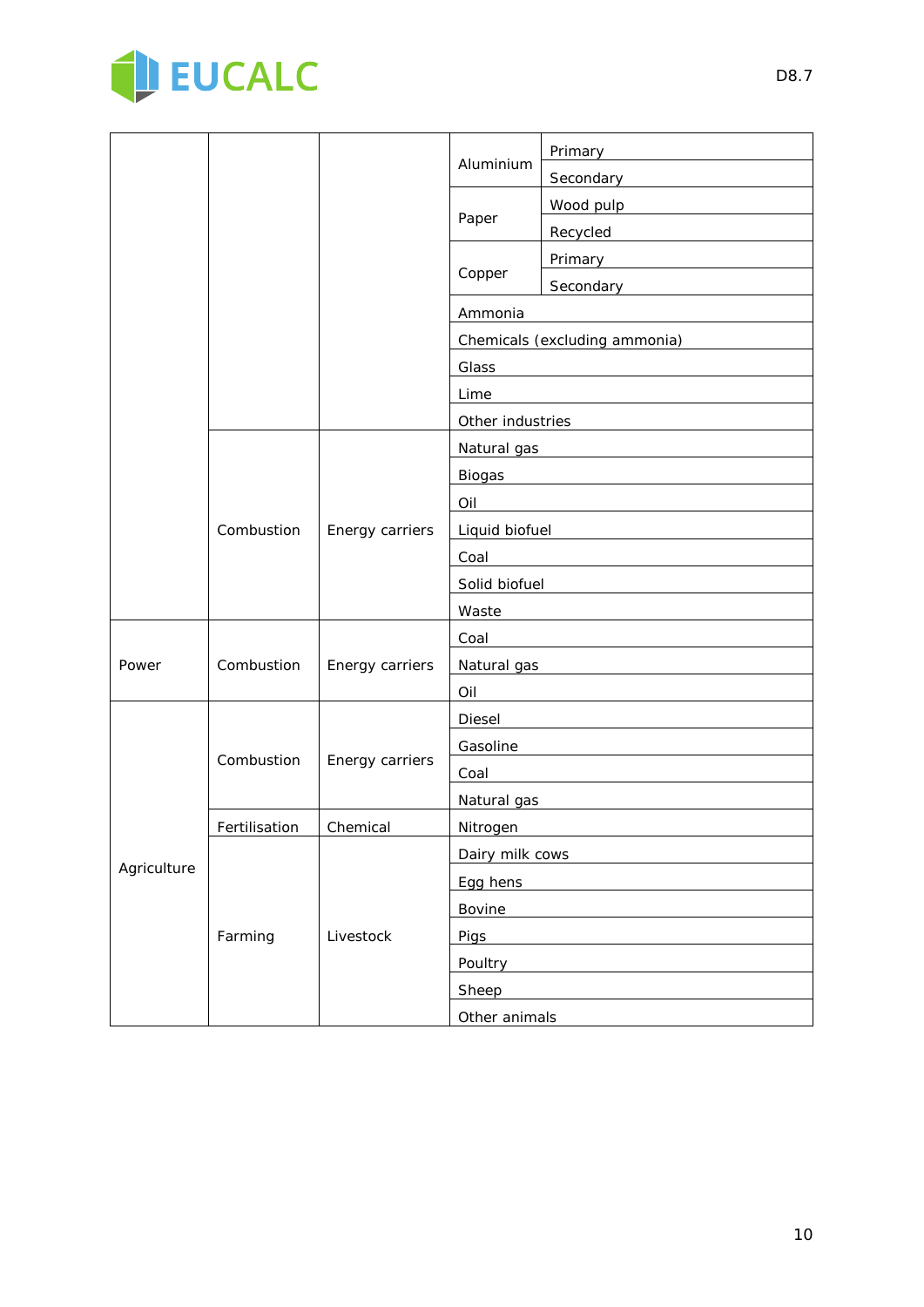

## **3.3 Interactions with other modules**

### **3.3.1 Inputs from other modules**

#### *3.3.1.1 Lifestyle*

The Lifestyle module provides the evolution of the populations for each country and year as determined by the level of the population lever.

#### *3.3.1.2 Buildings*

The Buildings module provides the energy demand (in TWh) for each heating system type and each vector (see Table 2).

#### *3.3.1.3 Transport*

The Transport module provides:

- The energy demand (in TWh) for each vehicle type, engine type and energy carriers according to the included technologies (see Table 2). In addition, heavy-duty vehicles are split into three sub-categories: light, medium, and heavy.
- The distance travelled expressed in vehicle-km for LDV, bus, 2W, light HDV, medium HDV, and heavy HDV.

In GAINS, there is no distinction between regular fossil fuels and biofuels. Therefore, these vectors are aggregated in the Air Pollution and Human Health module. Similarly, the energy demand and activities of the three HDV categories are summed.

#### *3.3.1.4 Industry*

The Industry module provides:

- The energy demand (in TWh) for each subsector and energy carriers as defined in Table 2.
- The quantity of material produced for each subsector and production technology when available.

The energy demand and production of chemicals and ammonia are aggregated in the Air Pollution and Human Health module to respect the GAINS granularity.

As a rule, combustion emissions are calculated based on the energy demand from the industry sector, and process emissions are calculated based on the quantity of material. However, GAINS models cement, lime and glass differently: all emissions are calculated based on material production. For these three subsectors, direct energy consumption from the industry module is therefore ignored.

A few additional sectors that represent a small fraction of the total emissions are modelled in the Industry module. These sectors are not explicitly modelled but are accounted for in "Other industries":

- Transport Equipment
- Food, beverages and tobacco
- Textiles and leather
- Machinery Equipment
- Wood and wood products
- Other Industrial Sectors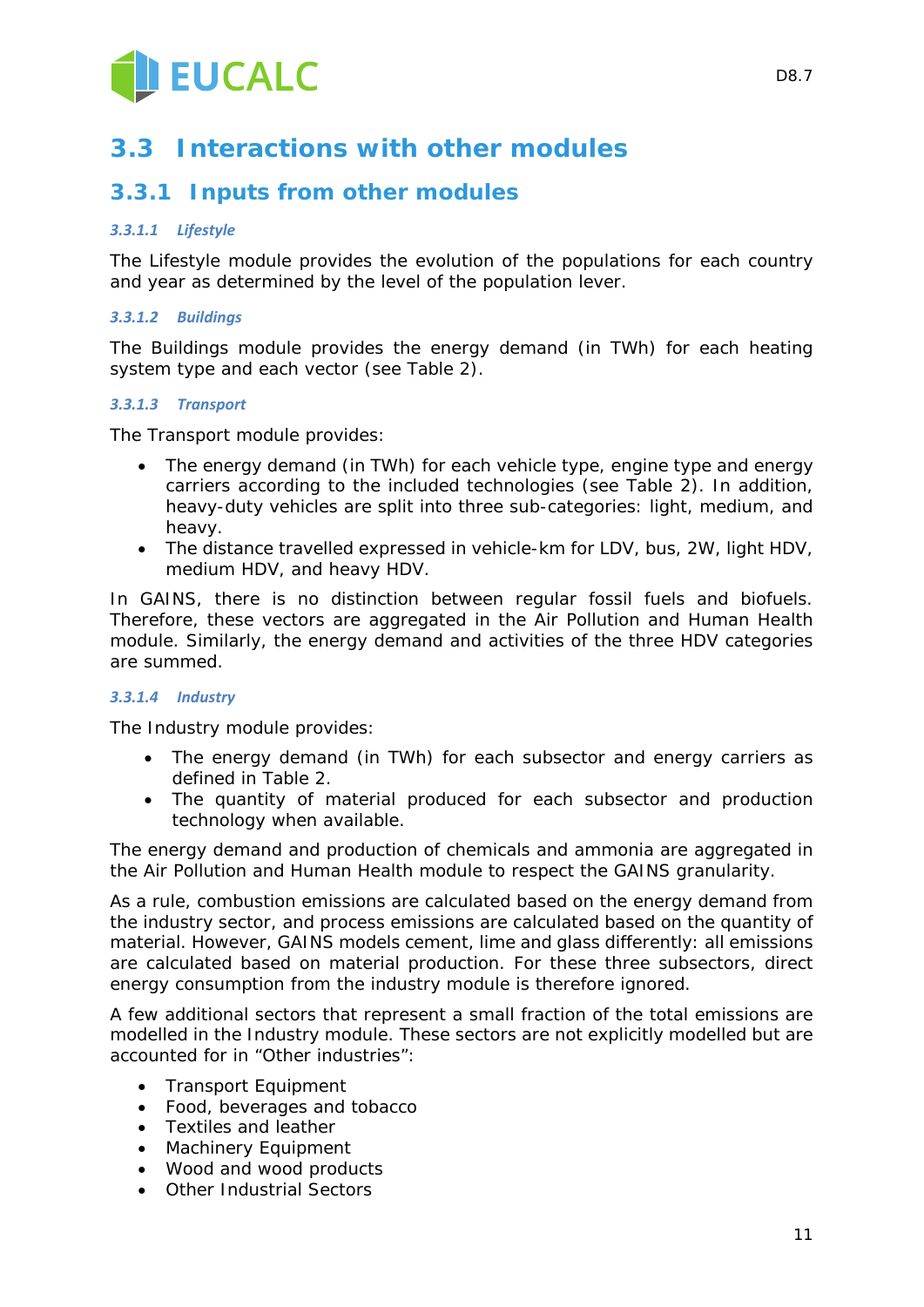

#### *3.3.1.5 Agriculture*

The Agriculture module provides:

- The direct energy consumption (in TWh) of the agricultural sector for each energy carriers (see Table 2).
- The quantity of livestock expressed in livestock unit (LSU)
- The application of nitrogen fertilizers (in tons).

#### *3.3.1.6 Electricity*

The Electricity module provides the energy demand (in TWh) for electricity production for each energy carriers as defined in Table 2.

### **3.3.2 Outputs**

The Air Pollution and Human Health module sends to the Transition Pathway Explorer:

- The mortality attributable to pollution exposure per year and country;
- The cost of air pollution attributable mortalities.

### **3.4 Detailed calculation trees**

This section details how the methods to compute health metrics were integrated into the KNIME software.

### **3.4.1 Pre-processing steps**

First, data from the GAINS model has been pre-processed at the International Institute for Applied Systems Analysis (IIASA) before being used as input in EUCalc.

The population exposures are divided by the activity metrics (e.g., energy demand, production) and by the population to obtain "activity-based population-averaged exposure factors".



*Figure 2: Pre-processing steps executed by IIASA on GAINS data*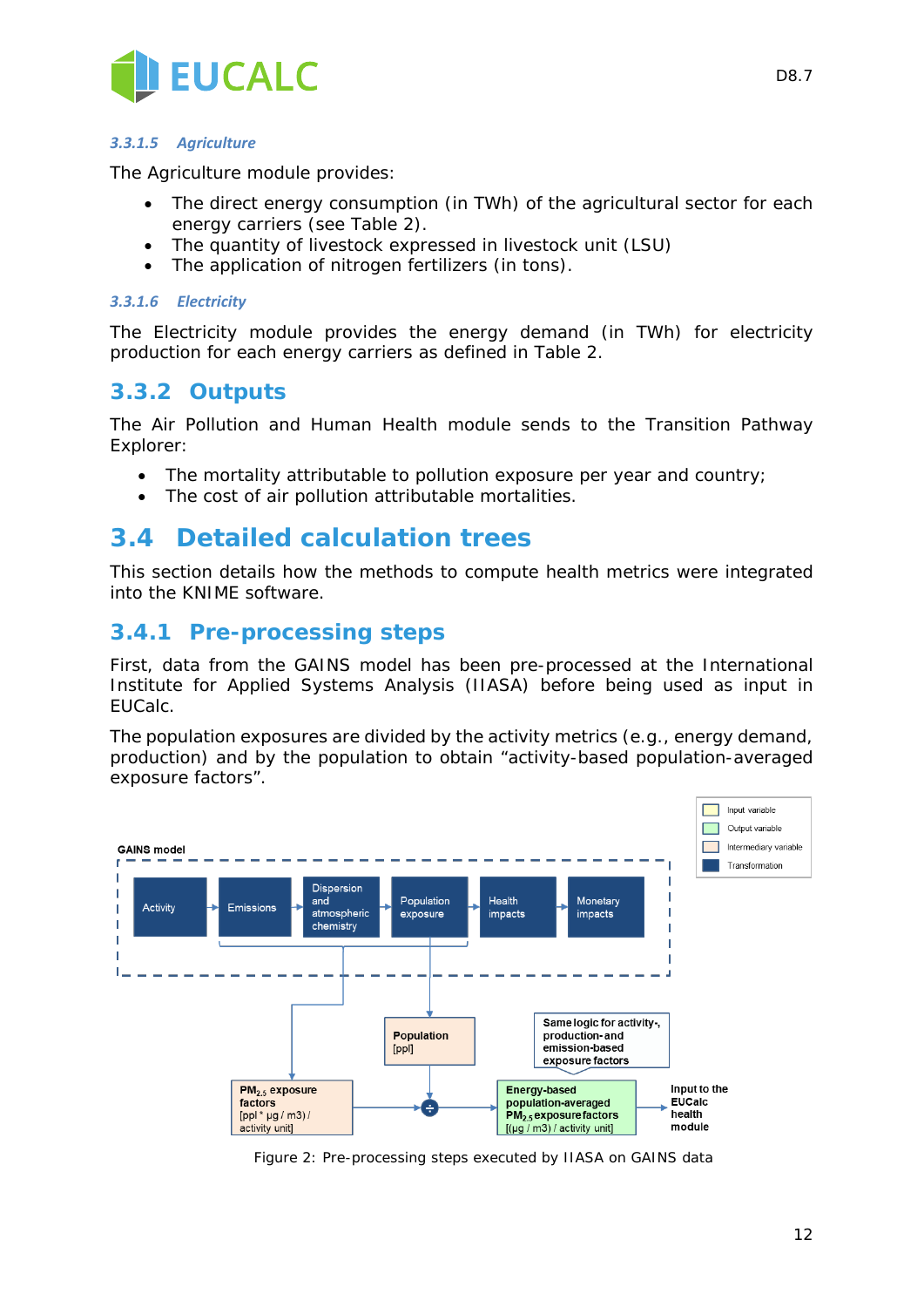

### **3.4.2 Mapping between GAINS and EUCalc**

The objectives of the mapping are to:

- Prepare the exposure factors from GAINS to be mapped to EUCalc data by aligning the variable names and converting the units
- Prepare the EUCalc activity data to be mapped to the exposure factors by aggregating the variables following the GAINS granularity.
- Convert activity-based data to emissions-based data to align granularity with GAINS (for vehicle emissions from brakes and tyres).



*Figure 3: Mapping data from GAINS with EUCalc data*

#### **3.4.3 Population exposure**

This tree computes the total population-averaged exposure to particulate matter for each country and year by summing the exposures due the activities of each sector.



*Figure 4: Calculation tree for population exposure to PM2.5*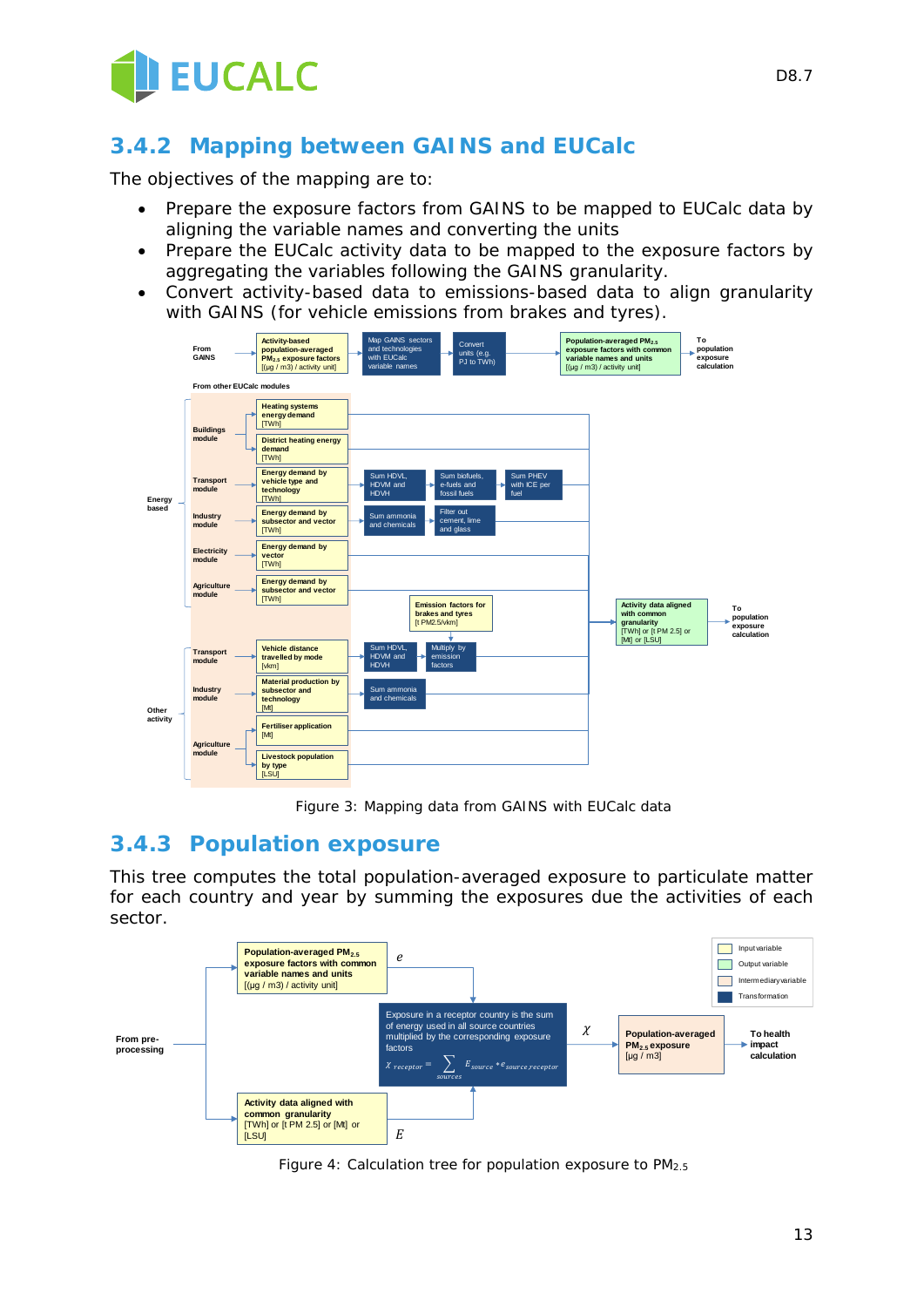

### **3.4.4 Health and monetary impacts**

From the population-averaged exposure, the relative risk (RR) of health impacts is calculated from a concentration response function derived from the HRAPIE study (Henschel & Chan, 2013):

$$
RR = 1.06^{\text{Exposure}/10}
$$

Then, the attributable fraction (AF) of an observed incident rate due to the change in relative risk is calculated:

$$
AF = (RR - 1)/RR
$$

The mortality due to air pollution (I) is computed using the attributable fraction, the baseline rate of incidence (B) and the population exposed (P):

$$
I = AF \times B \times P
$$

The population is obtained from the Lifestyles module. The baseline rate of incidence (mortality) is derived from the European Mortality Database (WHO, 2018). In the absence of information regarding future mortality rates, it was assumed constant in percentage of the population.

Finally, the costs of air population are computed using the Value of a Statistical Life (VSL), obtained from the OECD and the World Health Organization (WHO Regional Office for Europe, OECD, 2015):



$$
\mathit{Cost} = I \times VSL
$$

*Figure 5: Calculation tree for health and monetary impact of exposure to PM2.5*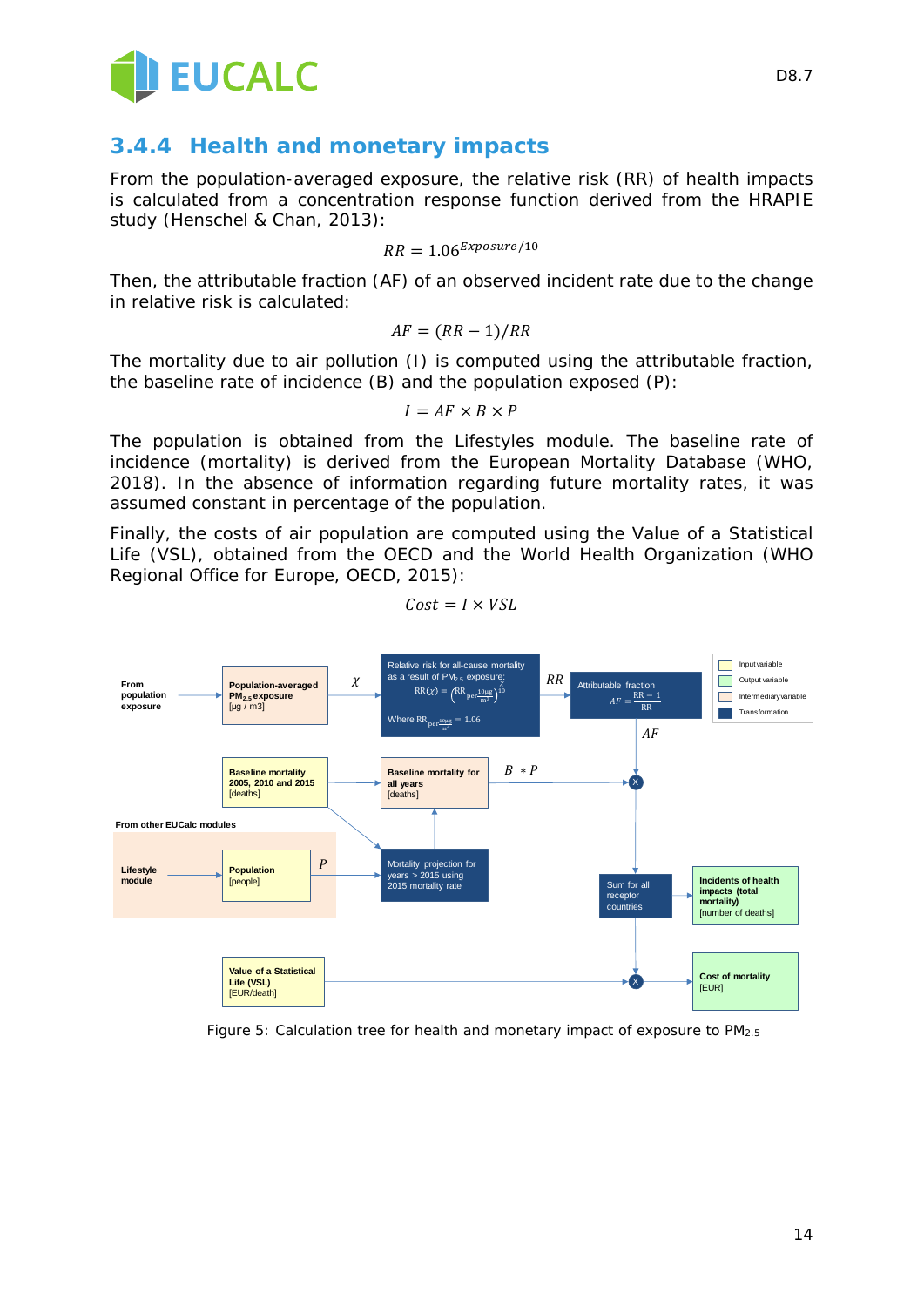

# **4 Employment module**

A detailed description of the Employment module is provided in Deliverable 6.8 (Thurm and Vielle, 2019b) while the process to generate the library of inputs for the module is explained in Deliverable 6.6 (Thurm and Vielle, 2019a). Therefore, this section will only provide a short summary of the overall logic of the module, its scope and its interactions with other modules, before detailing the calculation trees implemented in the modelling framework (i.e., KNIME).

## **4.1 Overall logic**

The employment module uses inputs from the sectoral modules (e.g. Lifestyles, Buildings, Transport, Industry, Agriculture, Electricity) to simulate the user scenario in a macroeconomic model. The calculation logic, illustrated in Figure 6, follows several steps.

- A reference scenario is simulated using the Computable General Equilibrium model GEMINI-E3 and in the calculator in order to compute Input-Output tables that represent the state of the economy in each country and for each year of interest. The demographic and economic assumptions behind this reference scenario are detailed in Deliverable 7.1 (Yu and Clora, 2018). The simulation of the reference scenario and the construction of reference Input-Output tables are explained in Deliverable 6.6 (Thurm and Vielle, 2019a);
- Some "indicators of transition" are computed using inputs from the sectoral modules. The interactions with other modules are summarized in Section 4.3.
- The indicators of transition are used to modify the reference scenario and reproduce the scenario defined by the end user. The macroeconomic model used is described in Deliverable 6.8 (Thurm and Vielle, 2019b).
	- Employment indicators are computed. They include:
		- o Total employment change;
		- o Sectoral employment change;
		- o Employment change for different educational attainment level.
		- o Wages evolution for different educational attainment level.



*Figure 6: General logic of the Employment module*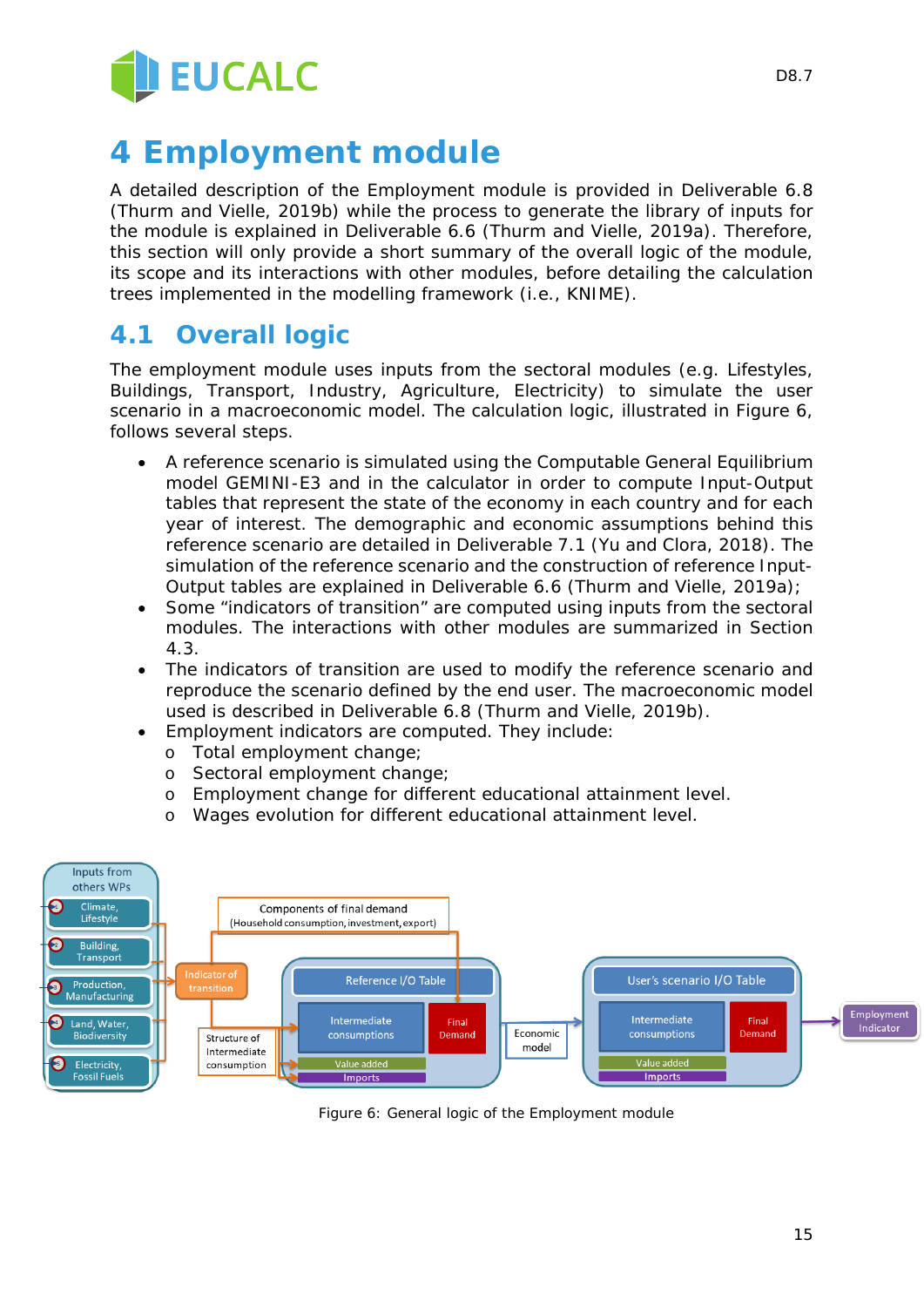

## **4.2 Scope**

-

The Employment module computes employment indicators for each EU28 countries and Switzerland.

The industrial sectors included in the model are presented in Table 3.

|    | Table 3: Industrial classification used in the Employment Module |    |                            |
|----|------------------------------------------------------------------|----|----------------------------|
|    | <b>EUCalc WP6 Sectors</b>                                        |    |                            |
| 01 | Crops, Vegetables & Fruits                                       | 29 | Glass                      |
| 02 | Livestock                                                        | 30 | Cement                     |
| 03 | Forestry                                                         | 31 | Other non-metallic mineral |
| 04 | Fish                                                             | 32 | Iron and steel             |
| 05 | Processed crops and vegetables                                   | 33 | Aluminium                  |
| 06 | Processed animal products                                        | 34 | Copper                     |
| 07 | Beverage                                                         | 35 | Other metal                |
| 08 | Coal                                                             | 36 | Mineral mining             |
| 09 | Crude oil                                                        | 37 | Construction               |
| 10 | Petroleum product                                                | 38 | Rail transport             |
| 11 | Gas                                                              | 39 | Road transport             |
| 12 | Electricity distribution                                         | 40 | Water transport            |
| 13 | Coal power                                                       | 41 | Air transport              |
| 14 | Gas power                                                        | 42 | Transport nec              |
| 15 | Nuclear power                                                    | 43 | Transport machinery        |
| 16 | Hydropower                                                       | 44 | Appliances                 |
| 17 | Wind power                                                       | 45 | Other consumption good     |
| 18 | Oil power                                                        | 46 | Trade                      |
| 19 | Biomass power                                                    | 47 | Hotels and restaurants     |
| 20 | Photovoltaics                                                    | 48 | Education                  |
| 21 | Solar thermal power                                              | 49 | Health                     |
| 22 | Marine power                                                     | 50 | Recycling                  |
| 23 | Geothermal power                                                 | 51 | Waste incineration         |
| 24 | Wood manufacture                                                 | 52 | Biogas                     |
| 25 | Water                                                            | 53 | Composting                 |
| 26 | Pulp and paper                                                   | 54 | Wastewater                 |
| 27 | Chemicals, plastic, rubber                                       | 55 | Landfill                   |
| 28 | Fertilizer                                                       | 56 | Other services             |

In addition, the module distinguishes two types of worker, defined following the International standard classification of education (ISCED):<sup>[1](#page-15-0)</sup>

- Unskilled worker: primary and secondary education (ISCED levels 0-4);
- Skilled worker: tertiary education (ISCED levels 5-8).

<span id="page-15-0"></span><sup>&</sup>lt;sup>1</sup> See UNESCO Institute for Statistics (2012) for a detailed definition of ISCED education levels.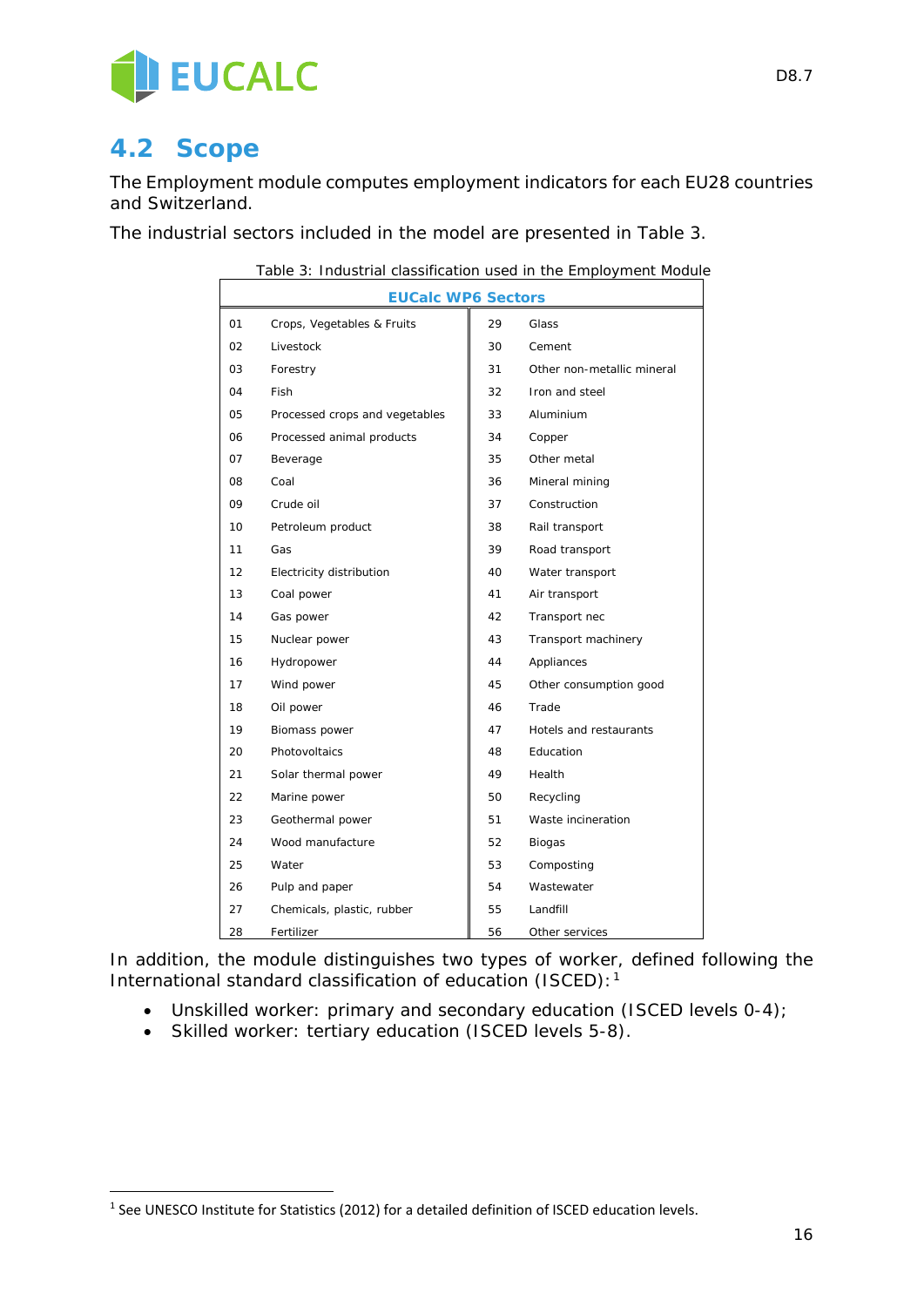

## **4.3 Interactions with other module**

### **4.3.1 Inputs**

#### *4.3.1.1 Lifestyle*

The Lifestyle module provides:

- The household food consumption (expressed in kilocalories) of Crops, vegetables and fruits; Processed crops and vegetables; Animal products; Fish and Beverage;
- The household consumption of paper (in tons);
- The population in age of working (20-65).

#### *4.3.1.2 Buildings and District Heating*

The Buildings and District Heating modules sends to the Employment module:

- The energy demand (in TWh) in residential and non-residential buildings (Health, Education, Trade, Hotels and restaurants, and Offices). The energy carriers include: electricity, oil, natural gas, coal, wood logs, and pellets.
- The investment (in million euros) in renovation;
- The investment (in million euros) in network infrastructure for district heating systems (pipes);
- The household purchases of new appliances (in million euros): fridges, freezers, washing machines, dishwashers, dryers, computers, phones, TV.

#### *4.3.1.3 Transport*

From the Transport module, the Employment module gets:

- The energy demand (in TWh) for transportation of households and in the various transport sectors (rail, road, air, water). The energy carriers included are: diesel, gasoline, electricity and gas;
- The distance travelled by households (in person-km) with light-duty and two-wheels vehicles, rail transport (trains, metro, tram), bus, and planes;
- The freight activity (in tons-km) for each transport sector (rail, road, air water);
- The purchase of new vehicles (in million euros), for each transport technology.

#### *4.3.1.4 Industry*

The Industry module sends to the Employment module:

- The energy demand (in TWh) of the following sectors: iron and steel, cement, lime, chemicals, ammonia (sector Fertilizers), pulp and paper, aluminium, glass, textile, transport machinery and copper. The energy carriers included are: electricity, oil, gas, coal;
- The material needs (in tons) of the following sectors: construction, transport machinery, appliances. The material vectors include: steel, cement and lime, paper, chemicals, glass, aluminium and timber;
- The investment in new technology (in million euros) for the sectors: iron and steel, cement, lime, pulp and paper and glass;
- The domestic production share of iron and steel, cement, lime, chemicals, ammonia, pulp and paper, aluminium, glass, and copper.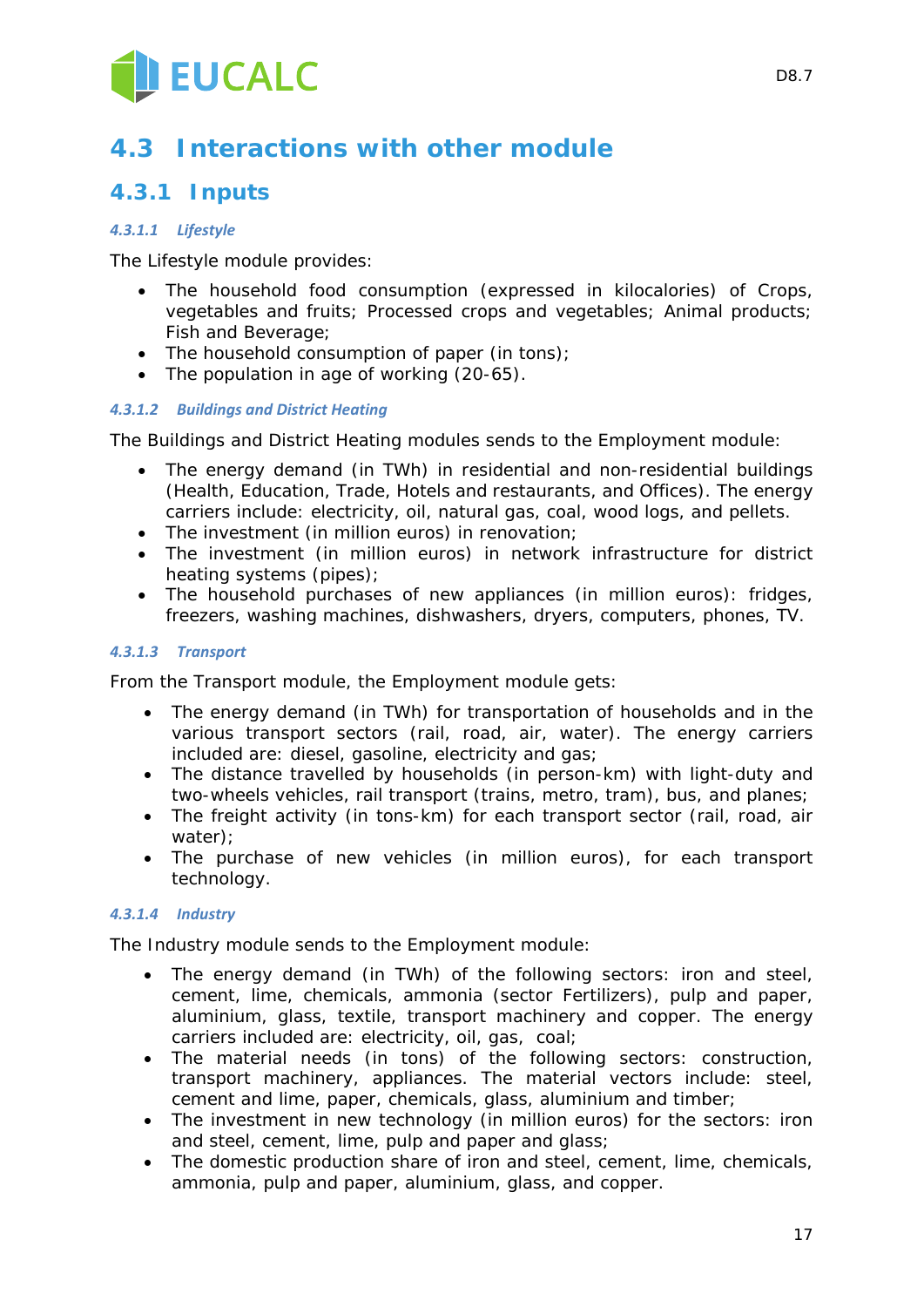

#### *4.3.1.5 CCUS*

The Carbon Capture, Use and Storage (CCUS) module provides the investment (in million euros) in new carbon storage and carbon use technologies.

#### *4.3.1.6 Agriculture*

From the Agriculture module, the Employment module gets:

- The energy demand (in TWh) of the agriculture sectors. The energy carriers include are: electricity, gasoline, diesel, coal and natural gas;
- The fertilizer needs to grow crops and vegetables (in tons), including mineral-based fertilizers, animal manure and biocompost;
- The livestock feed composition (in kcal), detailed between crops and vegetables, processed crops, processed animal meals, and fish;
- The domestic production share of agriculture sectors.

#### *4.3.1.7 Electricity and Storage*

The Electricity and Storage modules send to the Employment module he operational expenditures of each power source and the investment needed for the construction of new power plants. The power sources included are:

- Nuclear
- Coal
- Gas
- Oil
- Wind offshore and inshore
- Concentrated solar power
- Photovoltaics
- Hydropower
- Marine power
- Geothermal
- Biomass power

### **4.3.2 Outputs**

-

The employment module sends to the Transition Pathway Explorer for each country and time step<sup>[2](#page-17-0)</sup> the following employment indicators, all defined with respect to the reference scenario:

- Total employment change;
- Sectoral employment change;
- Employment change for skilled and unskilled workers;
- Wages evolution of skilled and unskilled workers.

<span id="page-17-0"></span><sup>&</sup>lt;sup>2</sup> In the current version of the model (February 2020), only results for the year 2050 are displayed in the TPE due to computation time constraints. However, the Employment module was designed to compute employment indicators between 2020 and 2050 with a 5 years time step. Hence, users interested in the employment impacts for any other year can easily modify the year of interest in the KNIME flow.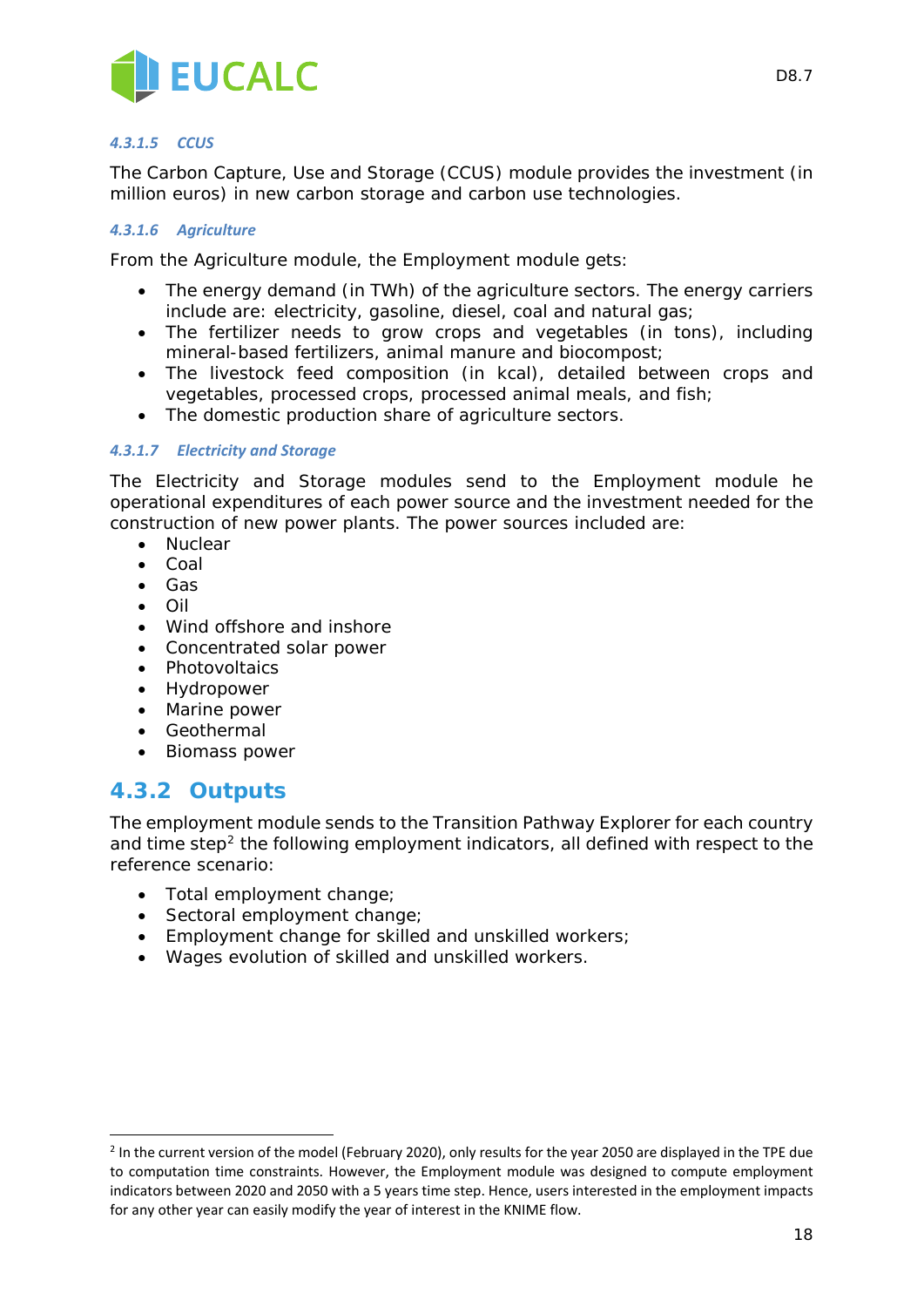

## **4.4 Detailed calculation trees**

The Employment module calculation can be divided into two main components:

- 1. Creation of the indicators of transition;
- 2. Simulation of the user scenario in a macroeconomic model by:
	- a. Modifying the reference scenario;
		- b. Computing the employment indicators by solving the macroeconomic model.

### **4.4.1 Indicators of transition**

The Employment module receives inputs from the sectoral modules (e.g. Lifestyle, Buildings, Transport, Industry, Agriculture, Electricity supply). Each input variable is used to create "transition indicators" that corresponds to one of the following economic flows:

- Household consumption of a good;
- Investment in a sector:
- Intermediate demand by one sector of a given good;
- Net trade (import-export).

Therefore, the first step consists of aggregating the input variables received from the sectoral modules to map the economic flows and sectors of the Employment module:

- The Household consumption of Electricity includes the electricity demand in Buildings (for heating and appliances use) and in Transports for electric vehicles;
- The Household purchase of appliances is the sum of the purchase of each type of appliances;
- The cement and lime inputs (from the Industry module) are aggregated, corresponding to the Cement sector of the Employment module;
- The Investment in the Construction sector includes the renovation of buildings, the construction of transport and district heating infrastructure, the construction of infrastructure for carbon storage, and the construction of new power plants;
- The Household purchase of Transport Machinery is the sum of the light-duty and two-wheels vehicles.
- The Investment in Transport Machinery is the sum of the investments in all technologies of the rail sector, bus, trucks, boats and planes;
- The Investment in each industrial sector is the sum of the investments in all the technologies of this sector.

Then, for each economic flow, a transition indicator is created when information is available. These transition indicators are simply the change with respect to the reference scenario, as defined in Deliverable 6.6 (Thurm and Vielle, 2019a).

For example, for households' purchase of vehicles:

$$
indicator\_household\_ vehicle - purchase = \frac{vehicle \, purchase \, [MEUR]}{reference \, vehicle \, purchase \, [MEUR]}
$$

Figure 7 shows the calculation flow to compute the transition indicators related to the Household purchases and the Investment in Transport machinery. The first block, "Column Filter" selects the relevant input variables. The second one computes the reference household vehicle purchase and reference investment by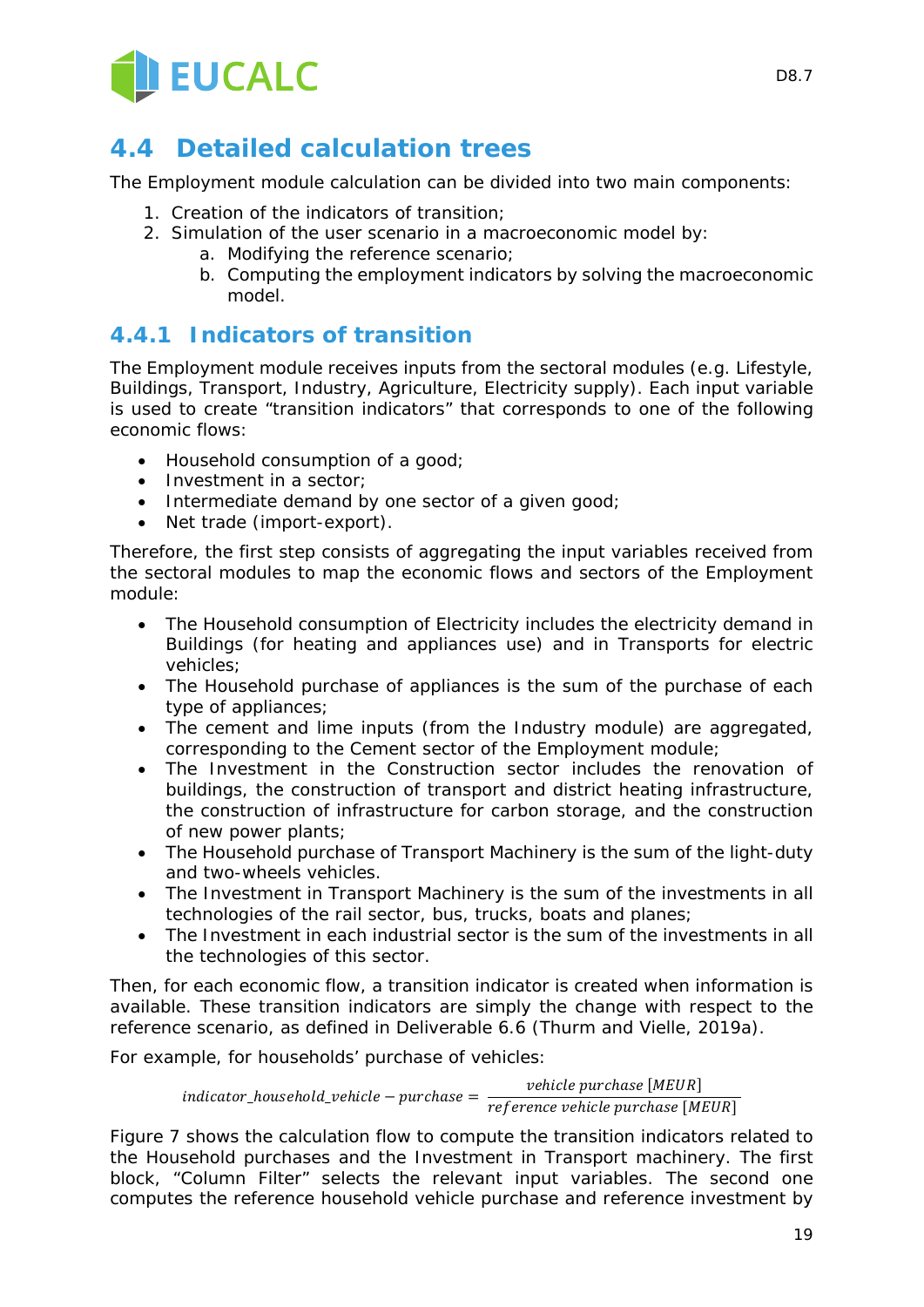

summing over all transportation modes and technologies. The third block does the same operation but for the user's scenario. Finally, the fourth and fifth blocks compute the indicator, as defined above.





The indicators of transition are computed for the following economic flows:

- Energy consumption (Electricity, Petroleum product, Gas, Coal) of households, and in agriculture sectors (Crops, vegetables and fruits, Livestock, Forestry, Fish), in industry sectors (Iron and steel, Cement and lime, Chemicals, Fertilizers, Pulp and paper, Aluminium, Glass, Textile, Transport machinery), in transport sectors (Rail transport, Road transport, Air transport, Water transport) and in some service sectors (Health, Education, Hotels and restaurants, Trade, Other services);
- Household food consumption of Crops, vegetables and fruits, Livestock, Processed crops and vegetables, Processed animal, Fish and Beverage;
- Households consumption of Rail transport, Road transport (bus), Air transport;
- Household material use of Pulp and paper;
- Material use (Iron and steel, Cement and lime, Pulp and paper, Chemicals, Glass, Aluminium and Wood) of the Construction, Appliances and Transport machinery sectors;
- Household purchases of Appliances and Transport machinery;
- Investment in Construction, Transport machinery and industrial sectors;
- Freight demand of Rail transport, Road transport, Air transport and Water Transport;
- Demand of fertilizers (Chemicals, Livestock, Biocompost) of the Crops, vegetables and fruits sector;
- Demand of animal feed (Crops, vegetables and fruits, Processed crops and vegetables, Processed animal, Fish) of the Livestock sector;
- Electricity mix: energy produced by each power source.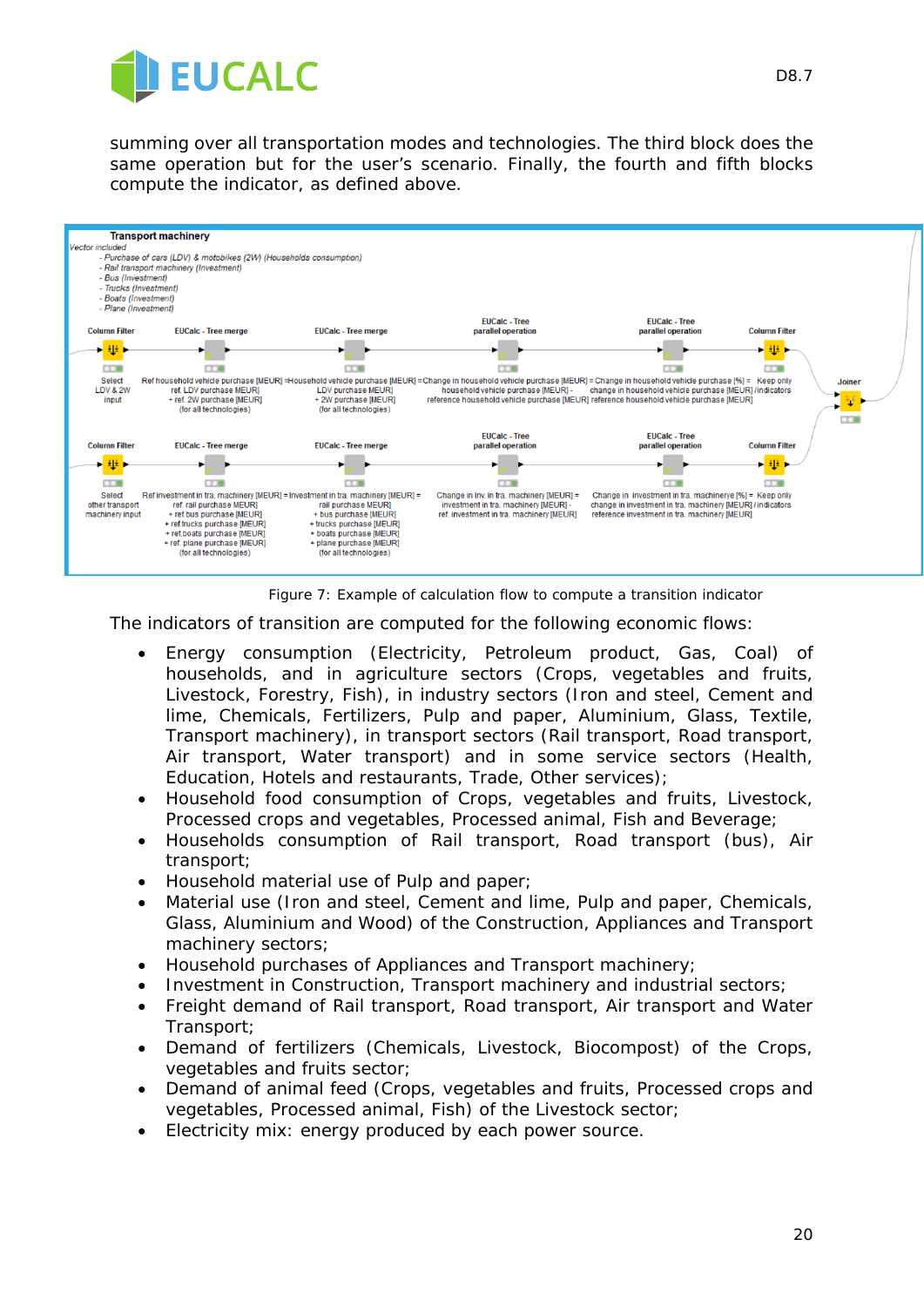

### **4.4.2 Simulation of the user scenario**

The user scenario is simulated in a macroeconomic model in the *Economic structure* node. This node is using as inputs the indicators of transition previously computed, the countries' economic structures in the EU reference scenario, and parameters such as the elasticities of substitution. An example of the calculation flow is presented in Figure 8.



*Figure 8: Calculation flows to simulate the employment indicators (example of Austria-2050)*

The first step consists in selecting a country and year of interest (*Row Filter* nodes).

Then, using the indicators of transition, the inputs of the economic model (described in Deliverable 6.8, Thurm and Vielle, 2019b) are adjusted in order to represent the user-defined scenarios as a combination of lever settings.

In the Python node *Update households time-endowment*, the active population, given by the Lifestyles module, is used to update the representative household time-endowment.

In the Python node *Update economic structure*, the sectoral input shares (share of a good *i* used to produce a good *j*), and, for each economic sector, the household consumption, the investment, the government spending, and the net imports, are multiplied with the corresponding indicators of transitions. The sum of the input shares for each sector is normalized to unity to ensure the coherence of the model.

We therefore obtain the inputs for the economic model that are consistent with the scenario defined by the users.

The following step consists in computing the employment indicators. It requires to solve a system of three non-linear equations (market clearing of skilled labour, unskilled labour and capital) with three unknowns (unskilled and skilled wages and the cost of capital). This allows to sequentially determine the prices, the domestic demand and the intermediate demand, which gives the unskilled and skilled labour for each sector, with respect to the reference scenario. The following system of equations is implemented in the Python node *Compute employment*: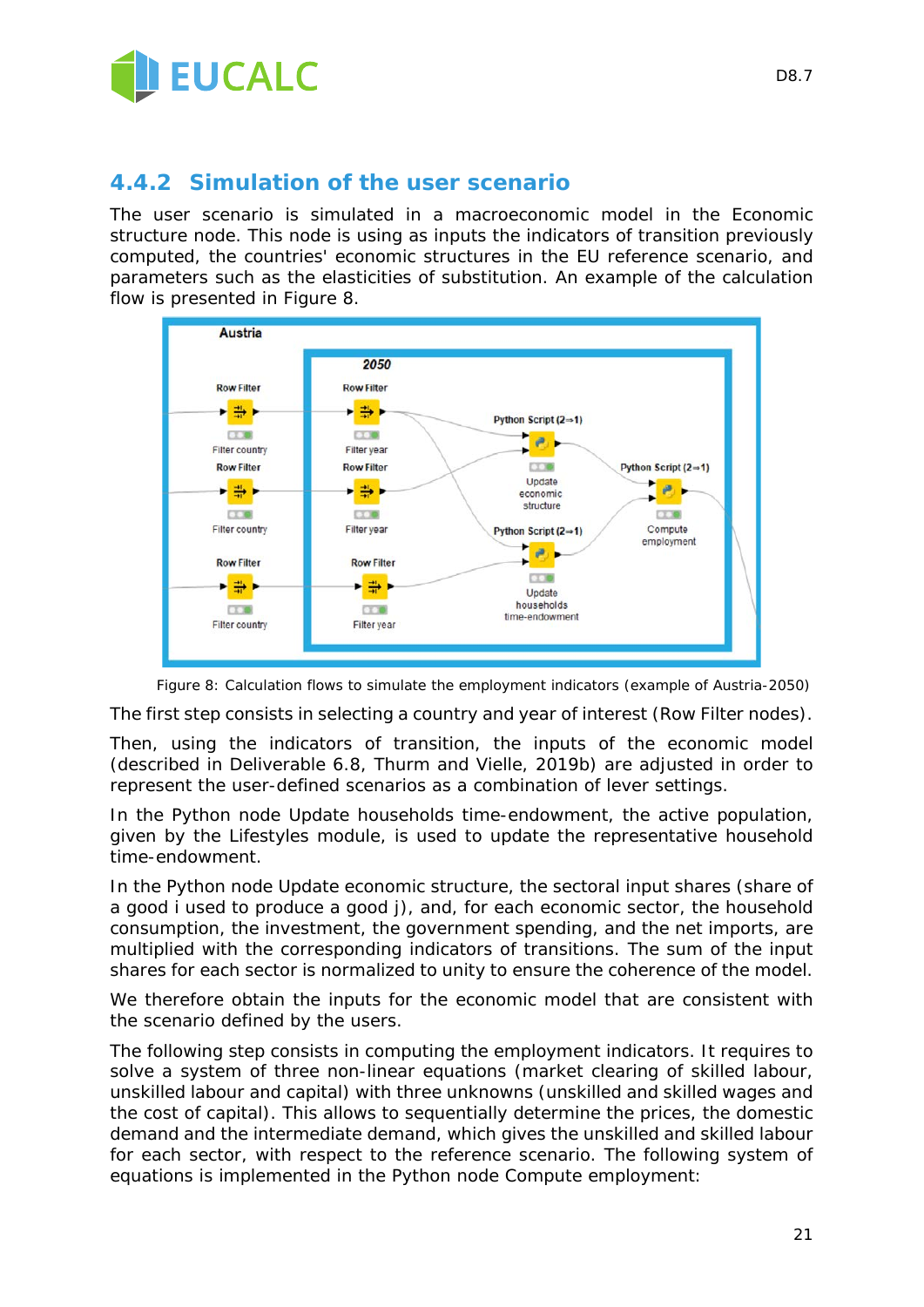

$$
w_{LU}^{\sigma_{VA}}LU = \sum_{j} \theta_{LUj} \theta_{VAj} p_{VAj}^{\sigma_{VA} - \sigma} p_{J}^{\sigma} DX_{j}
$$
\n
$$
w_{LS}^{\sigma_{LS}}LS = \sum_{j} \theta_{LSj} \theta_{LSKj} \theta_{VAj} p_{LSK}^{\sigma_{LS}} - \sigma_{VA} p_{VAj}^{\sigma_{VA} - \sigma} p_{J}^{\sigma} DX_{j}
$$
\n
$$
r_{K}^{\sigma_{LS}}K = \sum_{j} \theta_{Kj} \theta_{LSKj} \theta_{VAj} p_{LSKj}^{\sigma_{LSK} - \sigma_{VA}} p_{VAj}^{\sigma_{VA} - \sigma} p_{J}^{\sigma} DX_{j}
$$
\nWith:  
\n
$$
LU = (1 - \alpha_{LS}) \left[ \tilde{L} - C \left( \frac{\bar{l}}{\bar{c}} \right)^{1 - \sigma_{U}} \left( \frac{\theta_{C}}{1 - \theta_{C}} (w_{LU}(1 - \alpha_{LS}) + w_{LS} \alpha_{LS}) \right)^{-\sigma_{U}} \right]
$$
\n
$$
LS = \alpha_{LS} \left[ \tilde{L} - C \left( \frac{\bar{l}}{\bar{c}} \right)^{1 - \sigma_{U}} \left( \frac{\theta_{C}}{1 - \theta_{C}} (w_{LU}(1 - \alpha_{LS}) + w_{LS} \alpha_{LS}) \right)^{-\sigma_{U}} \right]
$$
\n
$$
K = \frac{C + IN}{r} - \frac{w_{LU}(1 - \alpha_{LS}) + w_{LS} \alpha_{LS}}{r} \left[ \tilde{L} - C \left( \frac{\bar{l}}{\bar{c}} \right)^{1 - \sigma_{U}} \left( \frac{\theta_{C}}{1 - \theta_{C}} (w_{LU}(1 - \alpha_{LS}) + w_{LS} \alpha_{LS}) \right)^{-\sigma_{U}} \right]
$$
\n
$$
p_{J}^{\sigma} DX_{j} = ((\mathbf{I} - \mathbf{A})^{-1} (\mathbf{p}^{\circ (\sigma - 1)} \circ (\mathbf{INV} + \mathbf{C} + \mathbf{G} + \mathbf{EX} - \mathbf{IX})) )_{j}
$$
\n
$$
p_{J} = \left[ \left( (\mathbf{I} - \mathbf{A}^{t})^{-1} \theta_{VA} \circ \left[ \theta_{LU} w_{LU}^{1 - \sigma_{VA}} + \theta_{LSK} \circ \left
$$

#### Where:

| C               | Total households' consumption                       |
|-----------------|-----------------------------------------------------|
| $C_i$           | Households' consumption of good j                   |
| $DX_i$          | Domestic production of good j                       |
| $EX_i$          | Export of good j                                    |
| G               | Total government spending                           |
| <b>INV</b>      | Total private investment                            |
| $INV_i$         | Investment in sector j                              |
| $IX_i$          | Import of good j                                    |
| $K_i$           | Capital demand in sector j                          |
| l               | Households' leisure                                 |
| L               | Total labour supply (by households)                 |
| $\tilde{L}$     | Households' time-endowment                          |
| LS              | Total labour supply of skilled workers              |
| $LS_i$          | Skilled labour demand in sector j                   |
| $LSK_j$         | Aggregate of capital and skilled labour in sector j |
| LU              | Total labour supply of unskilled workers            |
| $LU_i$          | Unskilled labour demand in sector j                 |
| $p_i$           | Price of good j                                     |
| $r_{K}$         | Cost of capital                                     |
| VA <sub>j</sub> | Value added in sector j                             |
|                 |                                                     |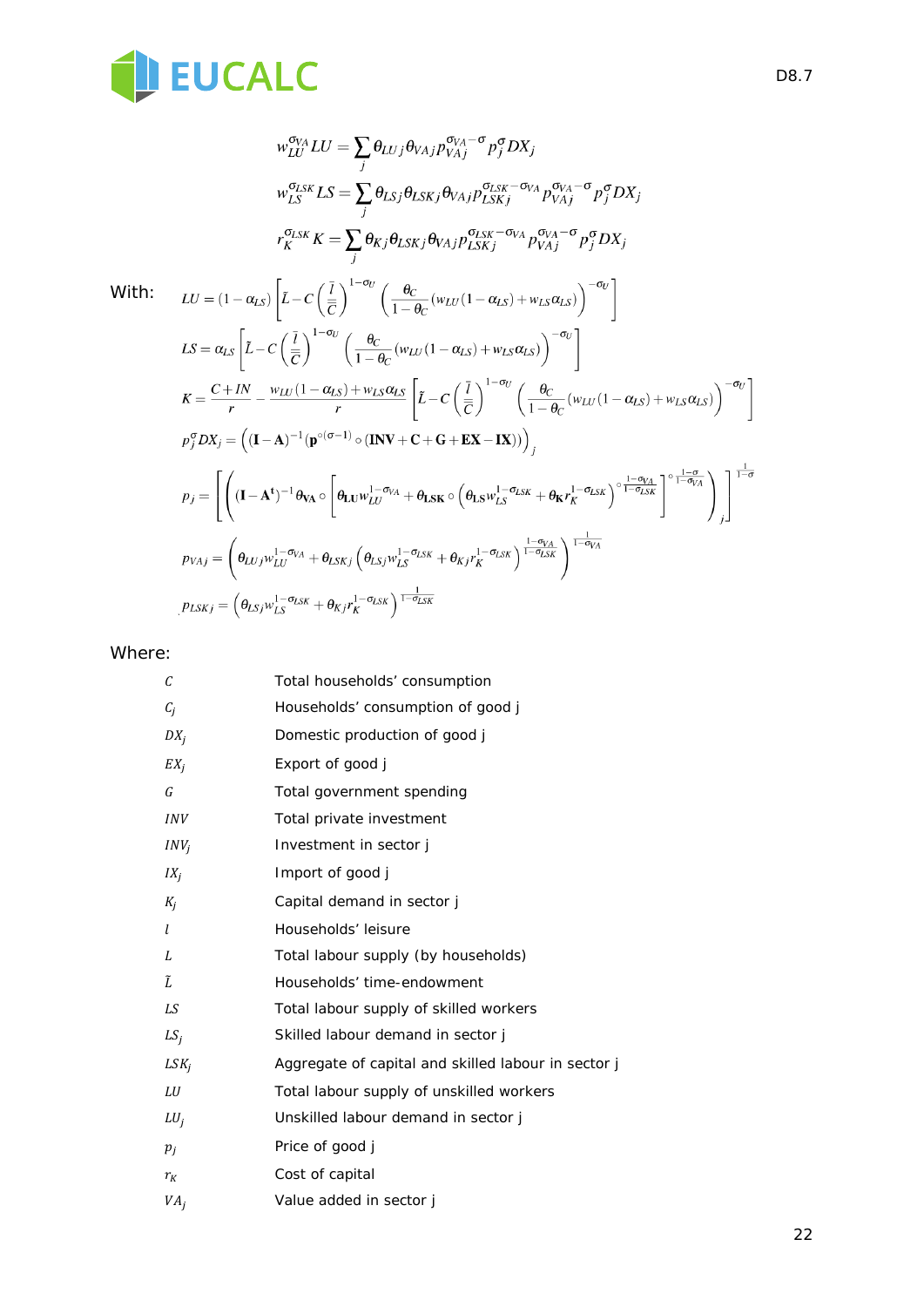

| $W_{LS/LU}$      | Wage of skilled/unskilled workers                                   |
|------------------|---------------------------------------------------------------------|
| $\alpha_{\rm S}$ | Share of skilled workers in the active population                   |
| $\sigma_{(.)}$   | Elasticity of substitution                                          |
| $\theta_{ii}$    | Input share of good (or production factor) <i>i</i> to produce good |
| $\theta_c$       | Relative share of consumption with respect to leisure               |

The system of non-linear equation is solved thanks to the Newton-Krylov nonlinear solver. $3$  The outputs are then processed before being sent to the Transition Pathways Explorer. In particular, the sectoral results are aggregated into a smaller number of sectors: Agriculture, Transport, Industry, Services and Electricity supply.

## **5 Lessons learned**

-

This report shows how two socio-economic modules, namely the Air Pollution and Human Health module and the Employment module, were integrated into the EUCalc model. The socio-economic issues considered were determined by involving stakeholders thanks to an online survey and a co-designed workshop. Even though only the most important issues were implemented, it would be possible to enlarge the scope of the EUCalc model by introducing new socioeconomic indicators. For instance, air pollution effects on morbidity could be added to the Air Pollution and Human Health module and poverty analysis and distributional effects (inequalities) could be obtained by refining the macroeconomic model used in the Employment module.

However, the current logic of the calculator and the characteristics of socioeconomic issues also make challenging a deeper integration of socio-economic issues.

First, quantifying socio-economic impacts and defining trustworthy socio-economic indicators can be onerous. It requires research on the causal relations between social issues, sectoral economic activities and lifestyles as well as reliable datasets. It would therefore be interesting to also implement qualitative social impacts in calculators.

Second, the emergence of new low-carbon technologies is associated with uncertainties about their socio-economic impacts. Knowledge about these impacts could sometimes only be acquired once the technology is already widely adopted.

Finally, in EUCalc, the idea was to derive socio-economic impacts using inputs from the sectoral modules (e.g., buildings, transport, industry, agriculture, power). The calculator follows a sequential approach, and the socio-economic modules are at the end of the chain. This constrained the scope of these modules. For instance, the population evolution being given by a lifestyle lever, the impacts of labour mobility (due to differences in wages and skills across countries) could not be assessed. Similarly, because the consumption and production of several commodities (e.g. food, materials, transport) were already fully computed in the sectoral modules, reconciliating the sectoral modules outputs with general equilibrium analysis was at times quite a challenging task. Introducing more economic rationale in all the modules would greatly help to better integrate economic constraints and assess socio-economic impacts.

<span id="page-22-0"></span> $3$  To run, the non-linear solver requires to install the python library scipy. Documentation available here: <https://docs.scipy.org/doc/scipy/reference/optimize.html>